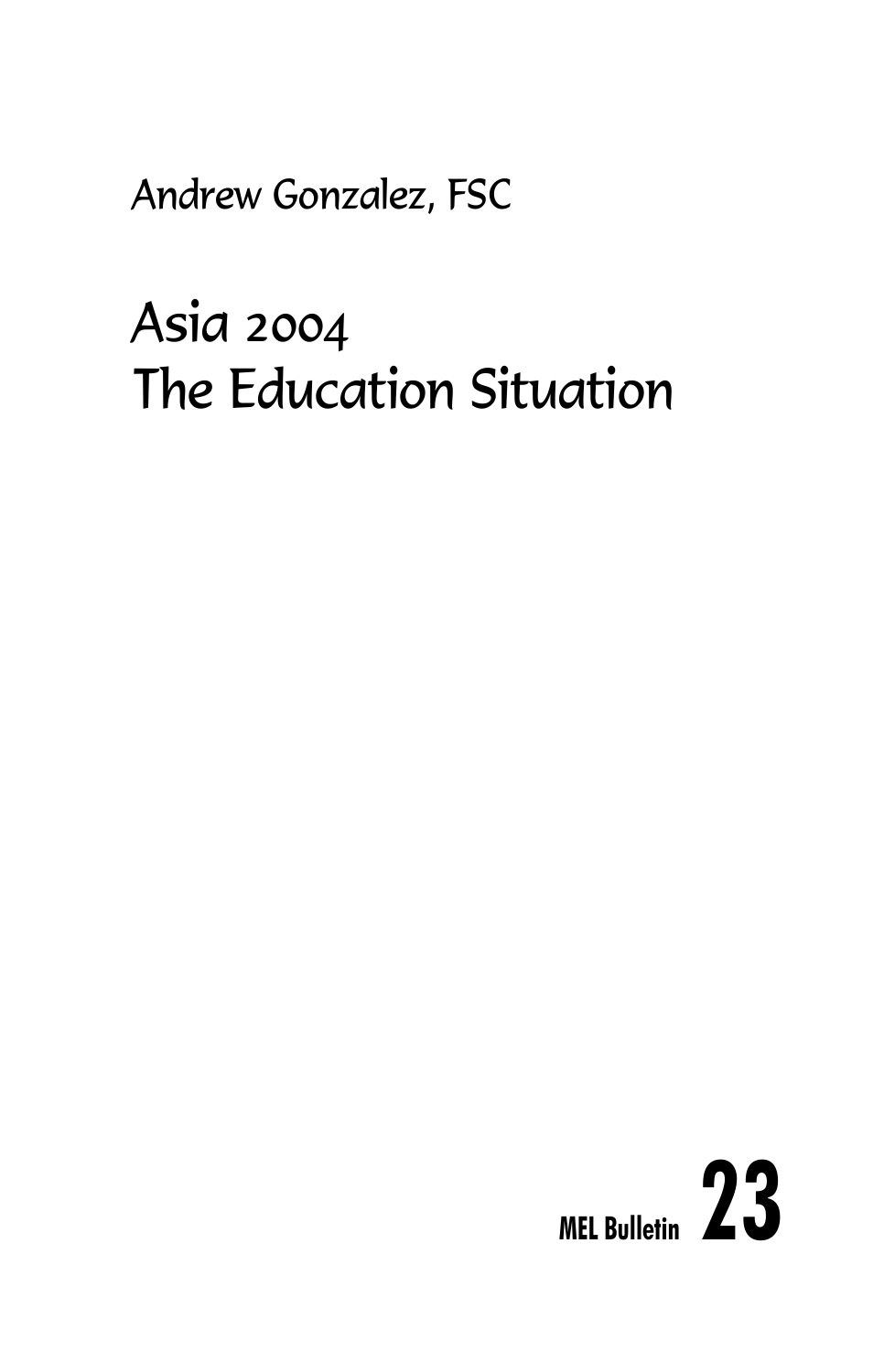#### IN MEMORIAM

Br. Andrew Gonzalez, died on Sunday, January 29, 2006. Br. Andrew, distinguished educator and linguistics scholar, was President at De La Salle University, Manila, and Secretary of the Department of Education, Culture and Sports of the Philippines

Brothers of the Christian School Via Aurelia 476 00165 Rome, Italy

February 2006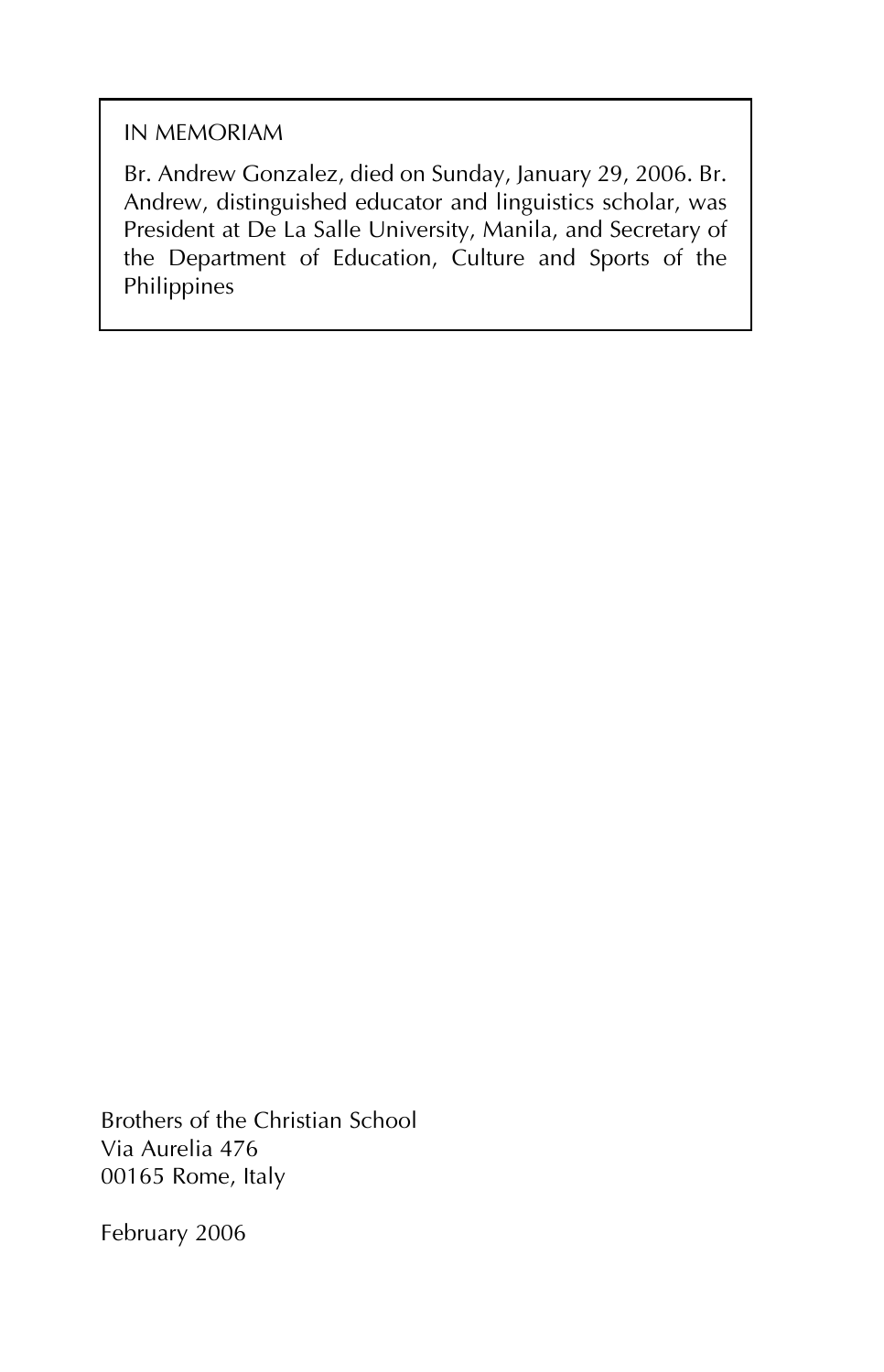# Asia 2004. The Education Situation

# 1. Purpose

The purpose of this compilation of information about education in the Asian region is to provide pertinent data for policy and planning for the General Council through the Office of Education at the Motherhouse.

By presenting data on education in Asia, country by country, including information on population, population growth, size of the education sector (primary, secondary, tertiary), the presence or absence of the Roman Catholic Church in the country, the presence of Catholic schools, the presence of the Brothers, and the types of schools run by the Brothers, a more enlightened plan for the future of the Institute in the region may be suggested and considered by the General Council. One cannot look at education in any region of the world in a vacuum; it has to be situated within the social parameters existent in the country; including its economy and politics.

# 2. Sources of Data

Data on the educational situation of each country may be found in international agencies publications, such as those of the World Bank and the Asian Development Bank. The basic statistics are published each year by these agencies, supplemented by country studies which the staff and the consultants of these banks prepare as background papers for their lending and assistance projects.

For the Asian region, the most comprehensive data compilation is found in an annual report by the Asian Development Bank under its series Key Indicators, the latest being 2003, based on 2002 data. This is the main source for this presentation since the ADB data for Asian countries is usually more detailed than the World Bank data in their respective yearbooks.

For the Philippines, the planning agency called the National Economic Development Authority puts out more detailed data but only for that country.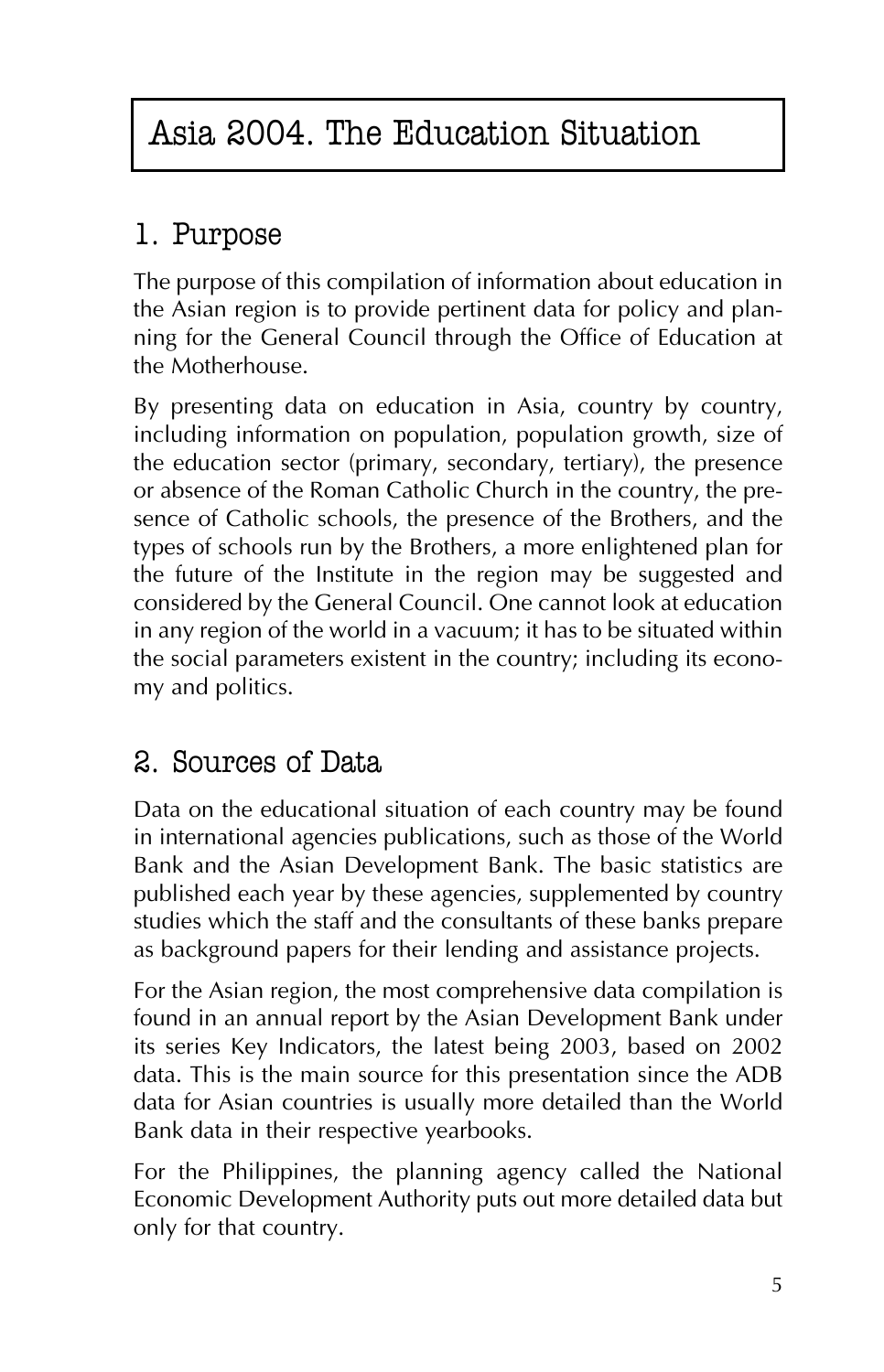There are detailed reports on education in each country as well except for smaller countries or countries which are not yet in a position to have a data-gathering agency for their economic plans.

In addition, different scholars connected with universities have periodic compilations of country reports focusing on one or more aspects of the education situation of groups of countries (see the references section under Philip Altbach, who edits almost each year multi-country reports done by scholars of each country on different aspects of higher education). There are likewise reports from various higher education organizations which put out directories and statistical data on institutional profiles of their members. Samples of these compilations may be found in the list of references.

# 2.1 Data per Country in Asia

The countries to be considered in this report are members of the Asian Development Bank. These countries range from very small economies to huge countries such as China and India. For smaller countries data is not always available; an important dimension to consider is the economic prosperity of each country. For some, instead of per capita Gross National Product, reported is the per capita Gross Domestic Product (which includes the same constituents as per capita GNP minus foreign exchange earnings from overseas workers and foreign investments). Where GDP is listed instead of GNP, there is a note appended. There are also countries which do not have data for 2002 but for earlier years; this is likewise indicated by a note.

3.1. Population, Population Growth, Sector of Population 6-17, Presence of the Roman Catholic church, Presence of Catholic Schools, Presence of the Brothers, Types of Schools of the Brothers.

Table 1 lists data for the above parameters; it has been compiled from the ADB pertinent reports and from other sources with regard to the qualitative dimensions such as presence or absence of Catholic schools and the Institute documents on the types of schools run by the Brothers where these schools are found in some countries.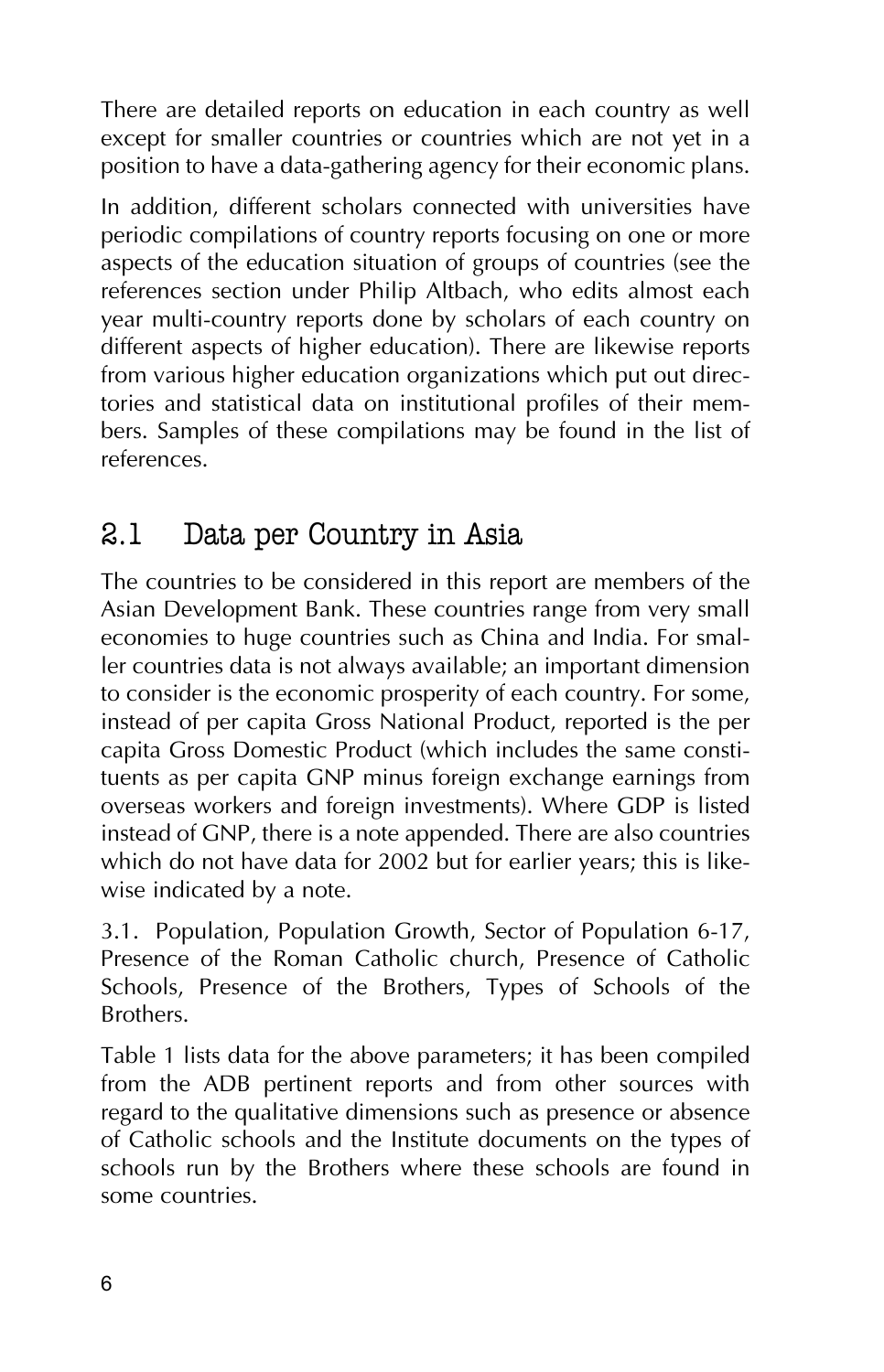TABLE 1 - Population, population growth, sector of population 6-17, presence of the Roman Catholic Church, **TABLE 1 ñ Population, population growth, sector of population 6-17, presence of the Roman Catholic Church,** Presence of Catholic Schools, presence of the Brothers, types of schools of the Brothers. **Presence of Catholic Schools, presence of the Brothers, types of schools of the Brothers.**

| Country                     | Population<br>2002 | <b>Growth Rate</b><br>Population | Per Capita GNP<br>Year 2002US\$ | Schools Age<br>Population<br>6-17% | Christian<br>(recognized)<br>Presence | Presence of<br>Schools %<br>Catholic | Presence of<br>Institutions<br>FSC | FSC Type of Work               |  |
|-----------------------------|--------------------|----------------------------------|---------------------------------|------------------------------------|---------------------------------------|--------------------------------------|------------------------------------|--------------------------------|--|
| Afghanistan                 | 21.8m              | 1.9%                             | (PIB) 186                       | 29.5                               |                                       |                                      |                                    |                                |  |
| Azerbaijan                  | 8.170m             | $0.7\%$                          | (PIB) 745                       | 26.8                               |                                       |                                      |                                    |                                |  |
| Bangladesh                  | 131.20m            | $1.5\%$                          | 376                             | 29.2                               |                                       |                                      |                                    |                                |  |
| Bhutan                      | .716m              | 2.4%                             | 735                             | 30.9                               |                                       |                                      |                                    |                                |  |
| Cambodia                    | 13.5m              | 2.6%                             | (PIB) 297                       | 33.4                               |                                       |                                      | v anter.                           | Secondary                      |  |
| China, People's<br>Republic | 1284.5m            | 6%                               | 960                             | 20.6                               |                                       |                                      |                                    |                                |  |
| China, Hong Kong            | 6.79m              | 19 <sub>o</sub>                  | 24.528                          | 14.6                               |                                       |                                      |                                    | Primary and secondary schools  |  |
| Cook Islands                | .018m              | $1.1\%$                          | $(PIB, 2001)$ 4.723             |                                    |                                       |                                      |                                    |                                |  |
| Fiji Islands                | .819m              | 7%                               | (PIB) 2.286                     | 25.7                               |                                       |                                      |                                    |                                |  |
| India                       | 1055m              | $2.1\%$                          | (2001)455                       | 26.0                               |                                       |                                      |                                    | High school - City of the Boys |  |
| Indonesia                   | 211.06m            | $1.2\%$                          | 780                             | 24.7                               |                                       |                                      |                                    | University (Manado)            |  |
| Kazakhstan                  | 14.85m             | $0\%$                            | 1582                            | 24.2                               |                                       |                                      |                                    |                                |  |
| Kiribati                    | .0874m             | $1.7\%$                          | 1.108                           | without data                       |                                       |                                      |                                    |                                |  |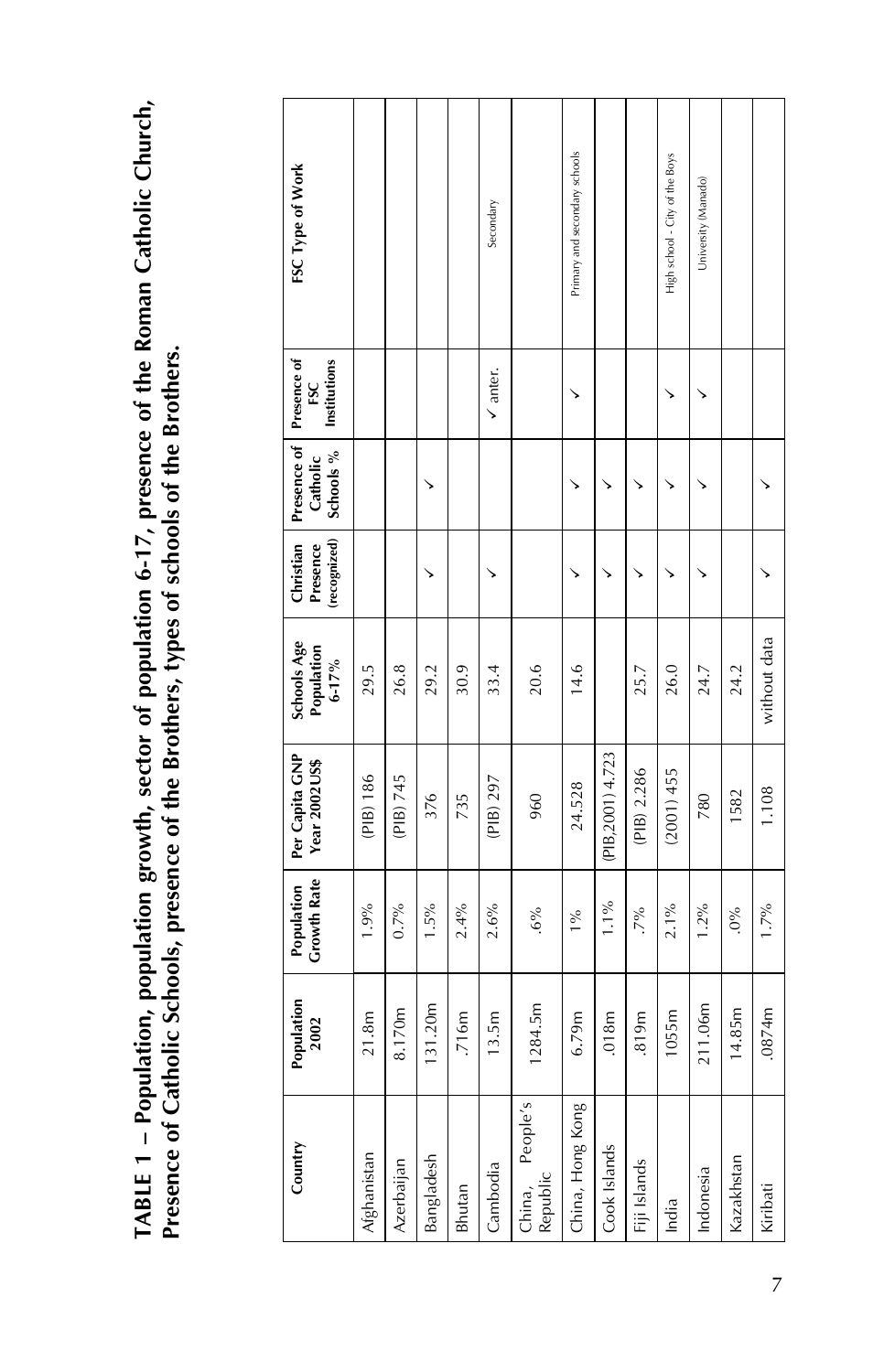| 8 | Country                           | Population<br>2002 | <b>Growth Rate</b><br>Population | Per Capita<br>GNPYear<br>2002US\$ | Schools Age<br>Population<br>$6 - 17%$ | (recognized)<br>Christian<br>Presence | Presence of<br>Schools %<br>Catholic | Presence of<br>Institutions<br>FSC | FSC Type of Work                                                                                                                                                                  |
|---|-----------------------------------|--------------------|----------------------------------|-----------------------------------|----------------------------------------|---------------------------------------|--------------------------------------|------------------------------------|-----------------------------------------------------------------------------------------------------------------------------------------------------------------------------------|
|   | Korea, Republic                   | 47.6m              | 0.6%                             | 10.075                            | 17.6                                   | ↘                                     | ↘                                    |                                    |                                                                                                                                                                                   |
|   | Kyrgyz Republic                   | 4.98m              | 0.8%                             | (PIB) 321                         | 27.5                                   |                                       |                                      |                                    |                                                                                                                                                                                   |
|   | Lao, PDR                          | 5.53m              | 2.8%                             | $(PIB)$ 331                       | 30.5                                   |                                       |                                      |                                    |                                                                                                                                                                                   |
|   | Malaysia                          | 24.53m             | $2.1\%$                          | 3.609                             | 25.4                                   | ↘                                     | ↘                                    | ↘                                  | University student (special) - Primary and Secondary                                                                                                                              |
|   | Maldives                          | 281m               | 1.6%                             | (PIB) 2.279                       | 31.6                                   |                                       |                                      |                                    |                                                                                                                                                                                   |
|   | Marshall Islands                  | 0566m              | 3.8%                             | 1867                              | without data                           | ↘                                     | ↘                                    |                                    |                                                                                                                                                                                   |
|   | Micronesia<br>Federated States of | .0107m             | $0.2\%$                          | (PIB) 2158                        | 30.8                                   |                                       | ↘                                    |                                    |                                                                                                                                                                                   |
|   | Mongolia                          | 2.47m              | $2.1\%$                          | 473                               | 29.2                                   | ↘                                     |                                      |                                    |                                                                                                                                                                                   |
|   | Myanmar                           | 52.17m             | 2.0%                             | $(2000)$ 970                      | 25.6                                   |                                       |                                      | v anter.                           | Elementary and secondary schools; now centers                                                                                                                                     |
|   | Nepal                             | 23.67m             | 2.0%                             | 240                               | 29.2                                   |                                       |                                      |                                    |                                                                                                                                                                                   |
|   | Pakistan                          | 143.71m            | $2.2\%$                          | 440                               | 30.1                                   | ↘                                     |                                      | ↘                                  | Catechist center - High schools                                                                                                                                                   |
|   | Papua New Guinea                  | 5.52m              | 3.2%                             | (PIB) 2.500                       | 29.3                                   | ↘                                     | ↘                                    |                                    | -ligh schools - Teachers' preparation                                                                                                                                             |
|   | Philippines                       | 81.8m              | $2.1\%$                          | 1033                              | 28.5                                   |                                       |                                      |                                    | Jniversities - teac. Secondary - Primary schools - Reforma-<br>tories - Agricultural schools - Professional schools - Night<br>schools - Permanent formation and special programs |
|   | Samoa                             | .178m              | 5%                               | PIB) 1566                         | 30.6                                   | ↘                                     | ↘                                    |                                    |                                                                                                                                                                                   |
|   | Singapore                         | 4.16m              | .8%                              | 20505                             | 17.1                                   | ↘                                     |                                      | ↘                                  | Primary and secondary school - First university courses -<br>School of fine arts                                                                                                  |
|   | Solomon Islands                   | .490m              | 2.9%                             | (1900)648                         | 30.9                                   | ↘                                     | ↘                                    |                                    |                                                                                                                                                                                   |
|   | Sri Lanka                         | 19m                | $1.5\%$                          | 855                               | 22.0                                   | ↘                                     |                                      | ゝ                                  | Primary and secondary school - Center of Formation<br>and Spirituality                                                                                                            |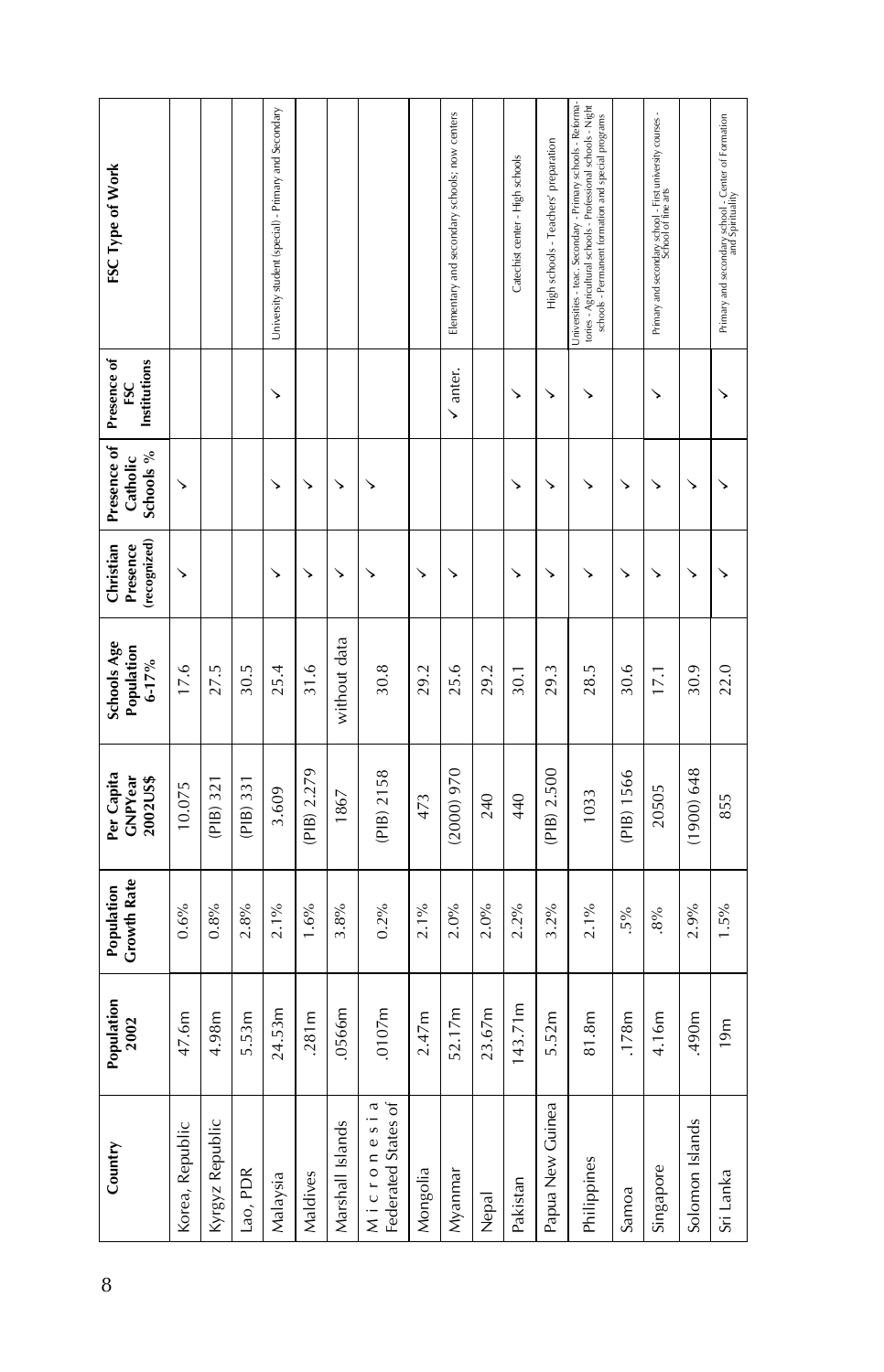| Taipei, China  | 22.52m | .5%     | 12.742           | without data |  |                                         |
|----------------|--------|---------|------------------|--------------|--|-----------------------------------------|
| Tajikistan     | 6.44m  | 2.1%    | (PIB) 185        | 31.0         |  |                                         |
| Thailand       | 63.43m | .8%     | 1958             | 21.6         |  | Primary and secondary school            |
| Timor-Leste    | .763m  | 1.8%    | 515              | 37.5         |  |                                         |
| Tonga          | .101m  | 3%      | 1335             | 28.7         |  |                                         |
| Turkmenistan   | 5.788m | 5.2%    | (PIB) 1.424      | 29.5         |  |                                         |
| Tuvalu         | 10.88t | 2.0%    | (PIB 1998) 1.371 | without data |  |                                         |
| Uzbekistan     | 25.37m | $1.2\%$ | (1999) 382       | 29.5         |  |                                         |
| <b>Vanuatu</b> | 202.2t | 2.7%    | 1035             | 31.0         |  |                                         |
| Vietnam        | 79.73m | $1.3\%$ | $(2001)$ 430     | 27.7         |  | Non official education, special centers |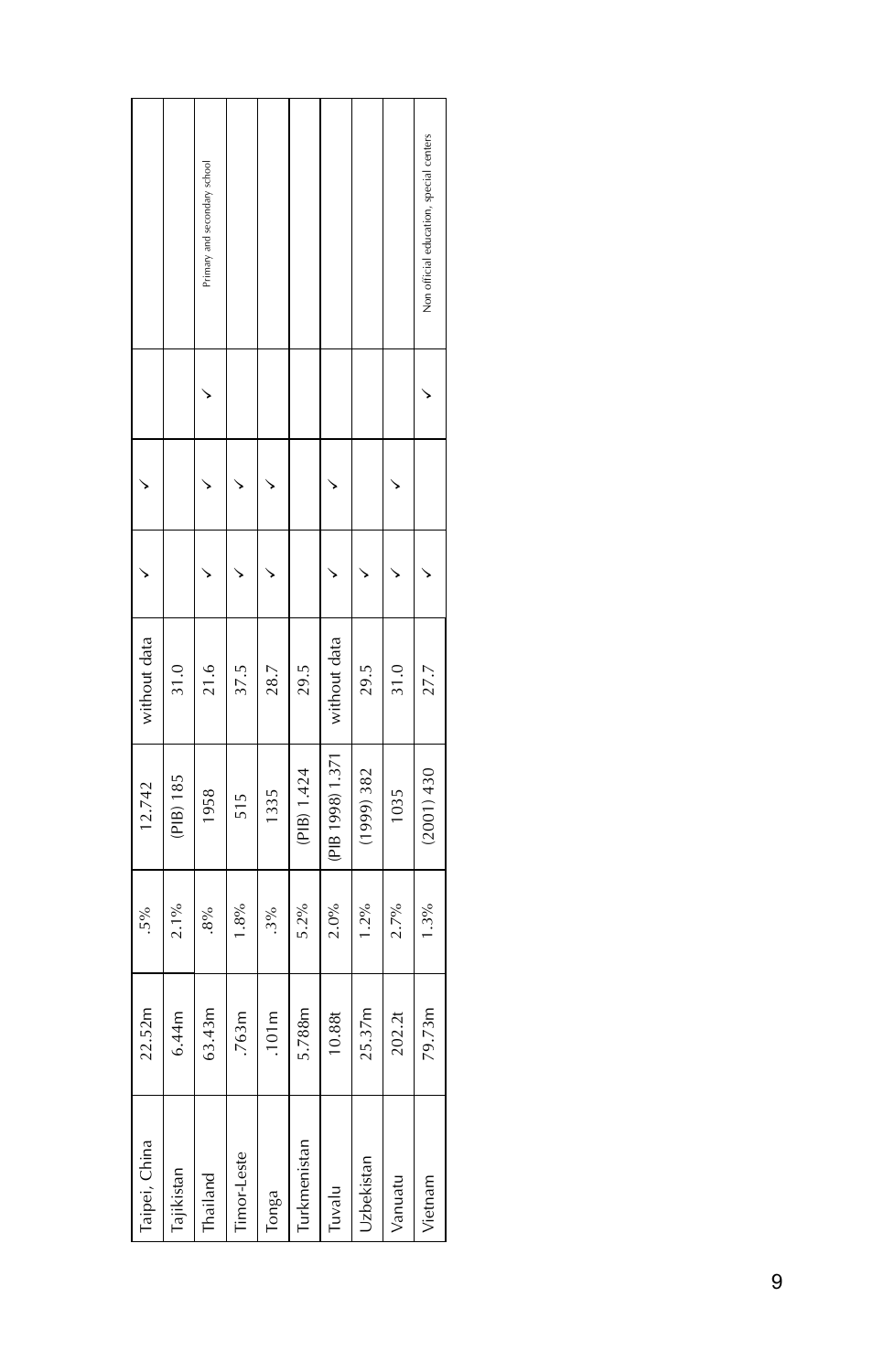It should be noted from the table above that the populations of each country range from small populations of 100,000 (some even less) and above to huge countries such as India and China which are almost or already in the billion category. The population growth rate each year will indicate the continuing need for more educational facilities or a stable situation where more schools will not be needed in the case of countries with nearly a 0% population growth; none of them however have reached the stage of some European countries which now have a negative population growth rate.

More telling from the point of view of education is the portion of the population which is of school age 6-17 (primary and secondary) which will also give an indication of the need for more schools or institutions of learning at present.

The presence of the Roman Catholic Church is almost universal in the region except for highly Islamized countries where Christians are not welcome or constitute an insignificant minority. Hardline Communist regimes like North Korea do not have many Catholics, either. With hardly any Roman Catholic presence, there will not be any Catholic schools. Given the much reduced number of Brothers since Vatican II, the presence of the Brothers obtains in only some countries and as in Malaysia, a diminishing number of schools. In countries such as Vietnam, no Catholic schools are allowed (except for some special schools of language, computers, and schools for the handicapped) and in spite of a significant group of Brothers, none are teaching in Catholic Schools. In countries where the Brothers can flourish, new types of schools have emerged going beyond purely academic schools which are university preparatory. Vietnam has a center for the handicapped in Saigon, Japan has an orphanage in Sendai, India and Sri Lanka have each a boys' town, Pakistan has a Brother working in a village for Hansenites. Post-secondary catechetical training and formation centers are found in Pakistan and Sri Lanka. There is a Pacific Asia Regional Conference (PARC) sponsored university established in cooperation with the Diocese of Manado in Indonesia. The Philippines with only 52 Brothers but many Lasallian associates has the most varied types of institutions and programs: academic secondary schools, basic elementary schools, universities, a correctional school (reform school), an orphanage, adult night high schools, a street-children center, a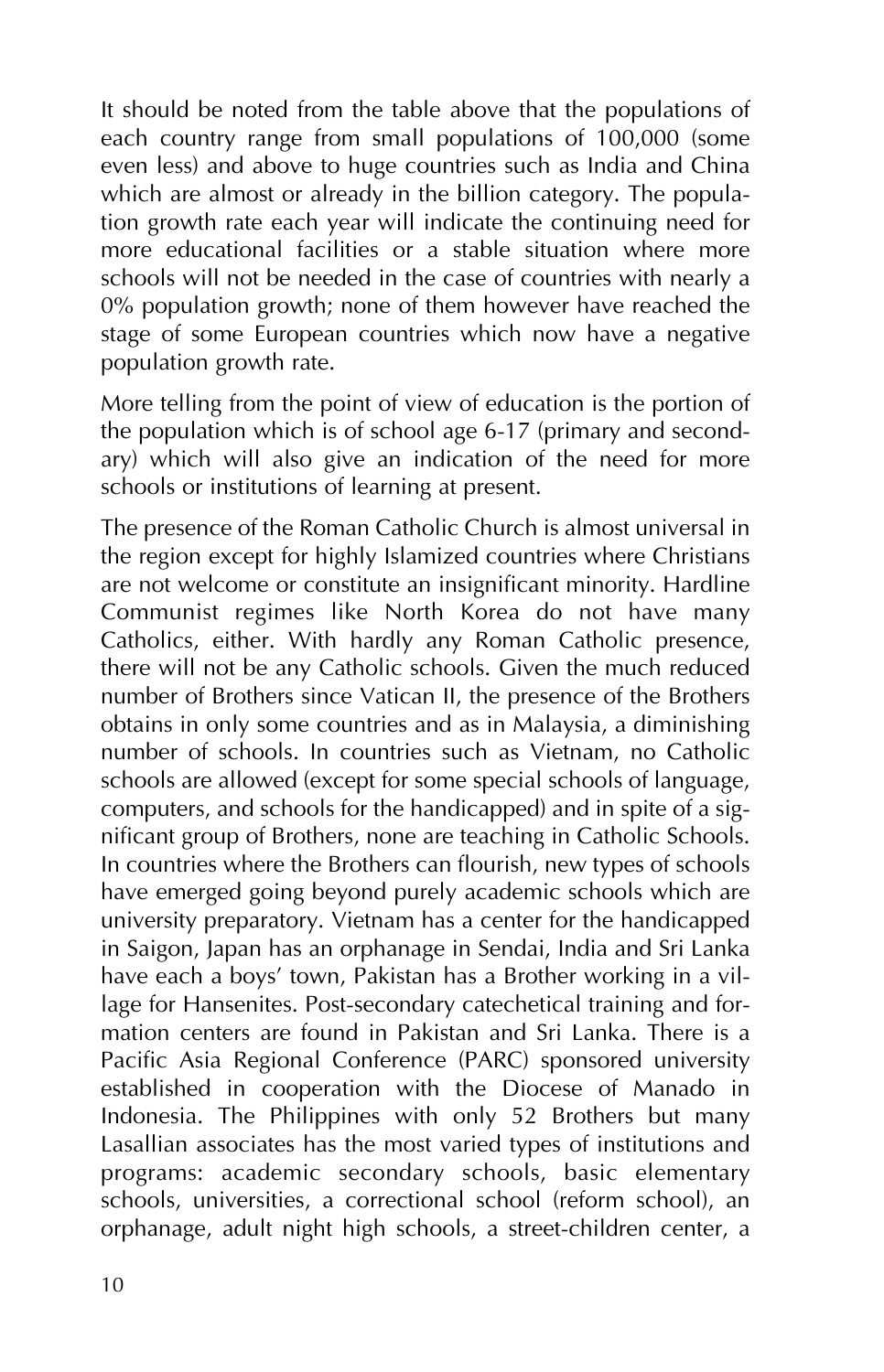catechetical center for government elementary schools, a school for Mangyans (a nonChristian mountain tribe), a system of supervised elementary and secondary schools, an agricultural and technical university, and a special program for the deaf in one of the tertiary institutions.

# 2.2. Out-of-School Youth

Table 2, which lists only some developing countries, gives an indication of the population 25 years above and shows the level of school completion and indirectly the size of out-of-school youth who never finished schooling. It also indicates how few complete university studies in these countries. More telling is the number of those who did not finish primary or secondary schooling (the latter often revert to illiteracy) and dramatizes the need of some form of continuing education for out-of-school youth in a nonformal setting. The numbers likewise indicate the need for dedicated educators in this area to serve the economically poor and disadvantaged in this age bracket.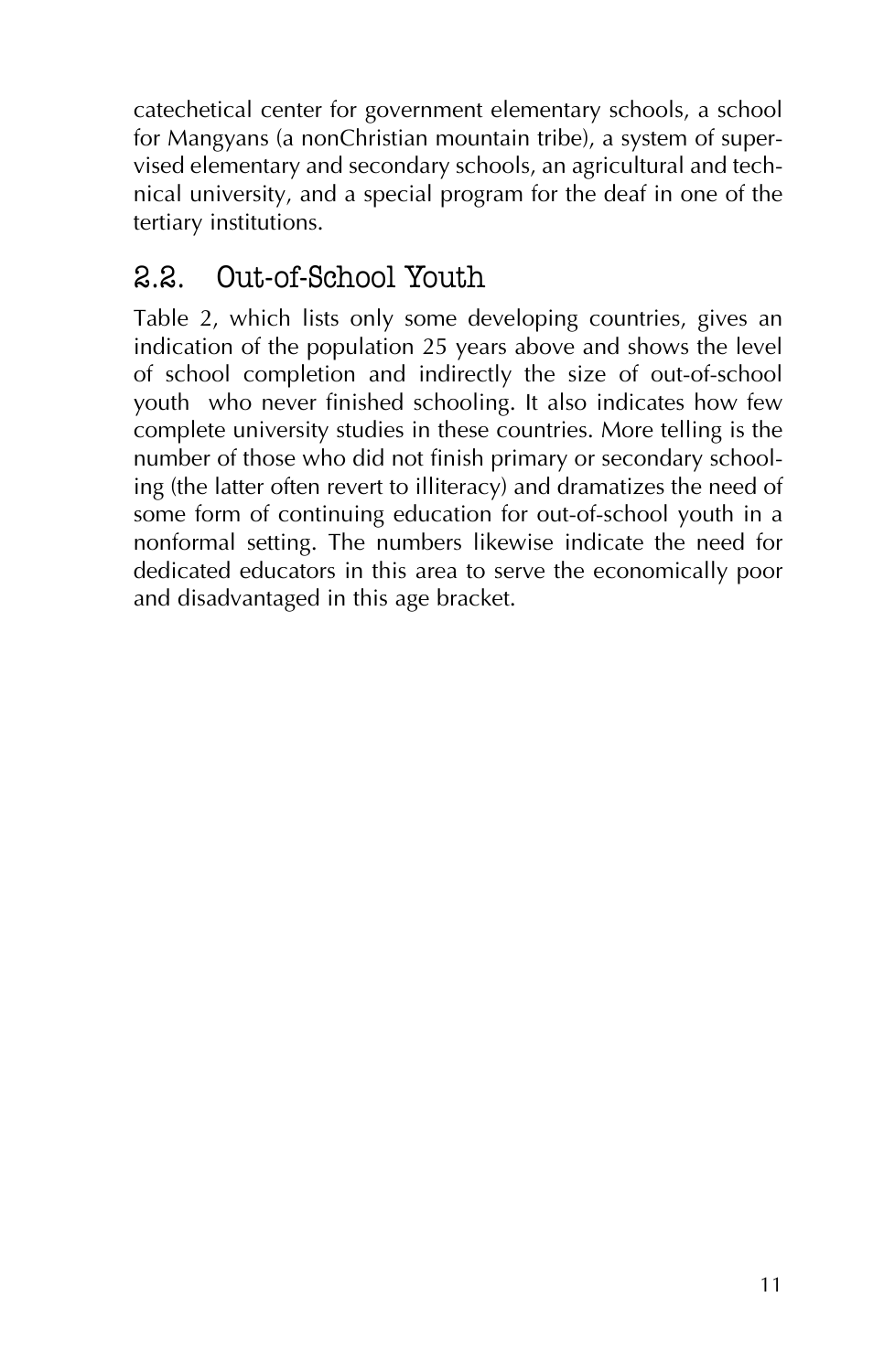|                            | Less Than Primary |                |                | Completed Primary |                 | Completed Secondary | Completed Tertiary |                |
|----------------------------|-------------------|----------------|----------------|-------------------|-----------------|---------------------|--------------------|----------------|
|                            | 1965              | 1990           | 1965           | 1990              | 1965            | 1990                | 1965               | 1990           |
| Afghanistan                | 90                | 86             | 4              | $\sigma$          | $\infty$        | $\infty$            | $\sim$             | 2              |
| Bangladesh                 | 82                | 39             | $\mathfrak{S}$ | 26                | $\circ$         | 25                  | $\sim$             | $\overline{1}$ |
| China, People'sRepublic of | $\vdots$          | $30\,$         | $\vdots$       | 34                | $\vdots$        | 34                  |                    | $\sim$         |
| Fiji Islands               | $\circ$           | $\circ$        | $\overline{a}$ | $\overline{49}$   | $\overline{1}$  | 35                  | $\sqrt{2}$         | $\frac{6}{2}$  |
| Hong Kong, China           | 37                | $\frac{1}{4}$  | $\frac{1}{4}$  | $30\,$            | $\frac{8}{16}$  | 43                  | $\sqrt{2}$         | $\frac{6}{2}$  |
| India                      | 76                | 62             | $\overline{z}$ | 20                | $\sim$          | $\frac{4}{4}$       | $\circ$            | 5              |
| Indonesia                  | 73                | 32             | 25             | 54                | $\sim$          | $\overline{12}$     | $\circ$            | 4              |
| Korea, Republic of         | 43                | $\overline{5}$ | 35             | 22                | $\frac{8}{10}$  | 54                  | 4                  | $\frac{1}{2}$  |
| Malaysia                   | 52                | 25             | 39             | 45                | $\infty$        | 27                  |                    | 4              |
| Myanmar                    | 80                | 52             | $\equiv$       | 32                | $\infty$        | $\frac{4}{1}$       |                    | 3              |
| Pakistan                   | 84                | $\overline{7}$ | $\overline{1}$ | $\overline{a}$    | 4               | $\overline{4}$      | $\circ$            | 3              |
| Papua New Guinea           | 80                | 69             | $\overline{1}$ | 24                | LO.             | $\circ$             | $\circ$            |                |
| Philippines                | $30\,$            | $\equiv$       | 52             | 54                | $\approx$       | $\frac{5}{1}$       | $\infty$           | 23             |
| Singapore                  | 5                 | 29             | 26             | 35                | 22              | $\overline{5}$      |                    | $\overline{ }$ |
| Sri Lanka                  | 32                | $\frac{6}{2}$  | 48             | 46                | $\overline{20}$ | 36                  | $\circ$            | $\sim$         |
| Thailand                   | $rac{4}{4}$       | 22             | 50             | 59                | $\overline{5}$  | $\overline{5}$      |                    | $\frac{1}{2}$  |

TABLE 2A – Percentage of population (25 and older)<br>by highest level of completed education, 1965, 1990/1995. **by highest level of completed education, 1965, 1990/1995.TABLE 2A ñ Percentage of population (25 and older)**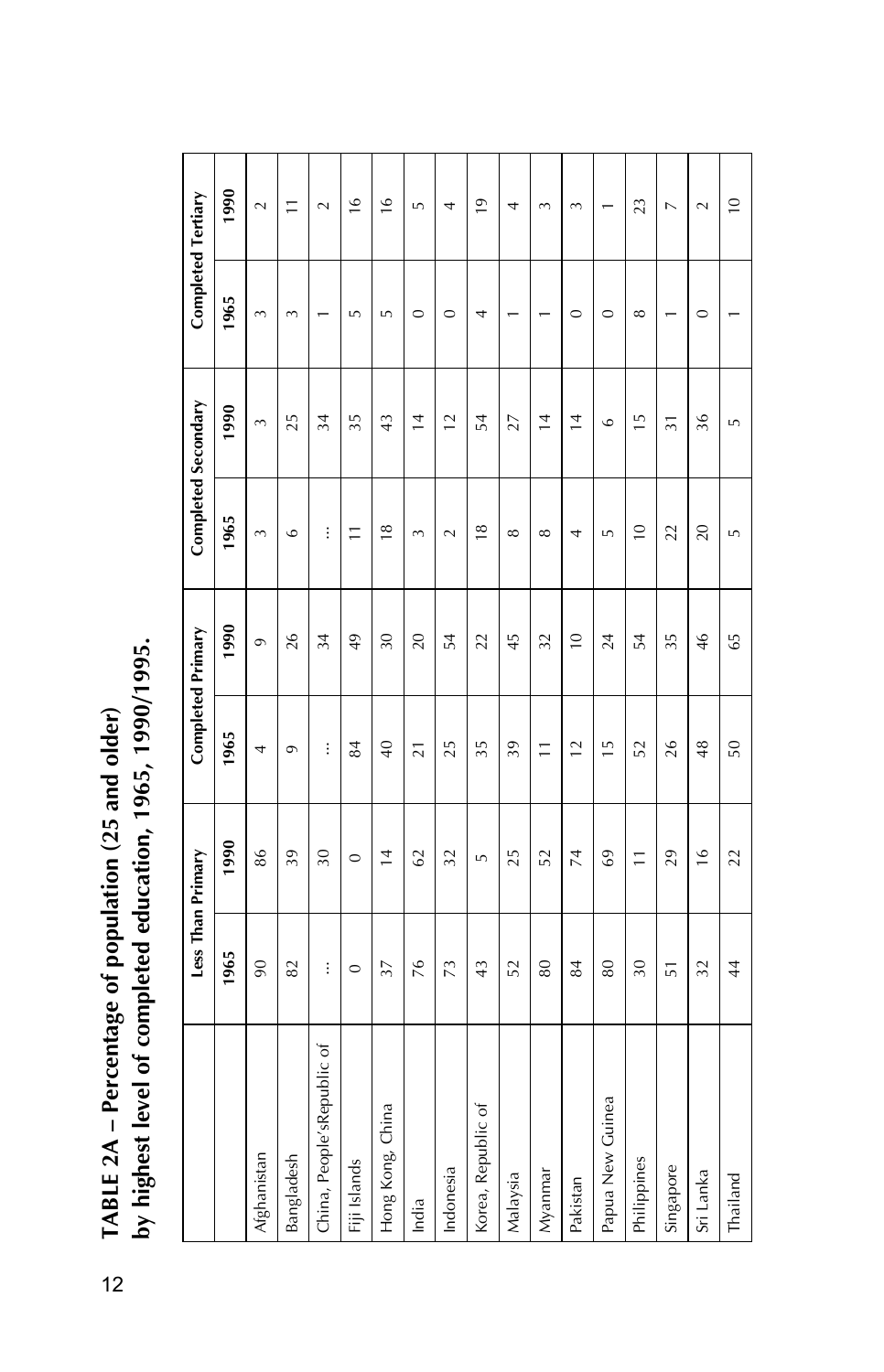### TABLE 2B - Private enrollment as percent of total. Primary **school enrollment, various years**

|                    | 1980     | 1990     | 1996           | 1999           |
|--------------------|----------|----------|----------------|----------------|
| Bangladesh         | 15       | 15       | $\cdots$       | $\cdots$       |
| Indonesia          | 21       | 17       | 17             | $\cdots$       |
| Korea, Republic of |          |          | $\overline{2}$ | $\overline{2}$ |
| Malaysia           | $\cdots$ | $\theta$ |                | 6              |
| Philippines        | 5        | 7        | 7              | $\cdots$       |
| Singapore          | 26       | 24       | 27             | $\cdots$       |
| Sri Lanka          | $\cdots$ |          | $\overline{2}$ | $\cdots$       |
| Thailand           | 8        | 10       | 13             | 13             |

## TABLE 2C - Classifying primary school systems, selected deve**loping member countries**

|                                  |                         | <b>Primary school Enrollment</b>                     |                                                                                                 |
|----------------------------------|-------------------------|------------------------------------------------------|-------------------------------------------------------------------------------------------------|
| <b>Primary School</b><br>Quality | <b>Low Coverage</b>     | High Coverage,<br><b>Neouniversal</b><br>Completion  | <b>Near Universal</b><br>Completion                                                             |
| <b>Low Quality</b>               | Afganistan,<br>Pakistan | India, Lao PDR,<br>Nepal, Papua New<br>Guinea, Samoa |                                                                                                 |
|                                  |                         |                                                      | China (People's Rep.)<br>Indonesia, Kazakhstan<br>Philippines, Sri Lanka,<br>Thailand, Viet Nam |
| <b>High Quality</b>              |                         |                                                      | Hong Kong, China,<br>Malaysia, Rep. Korea,<br>Singapore, Taipei                                 |

Source: Author's estimates.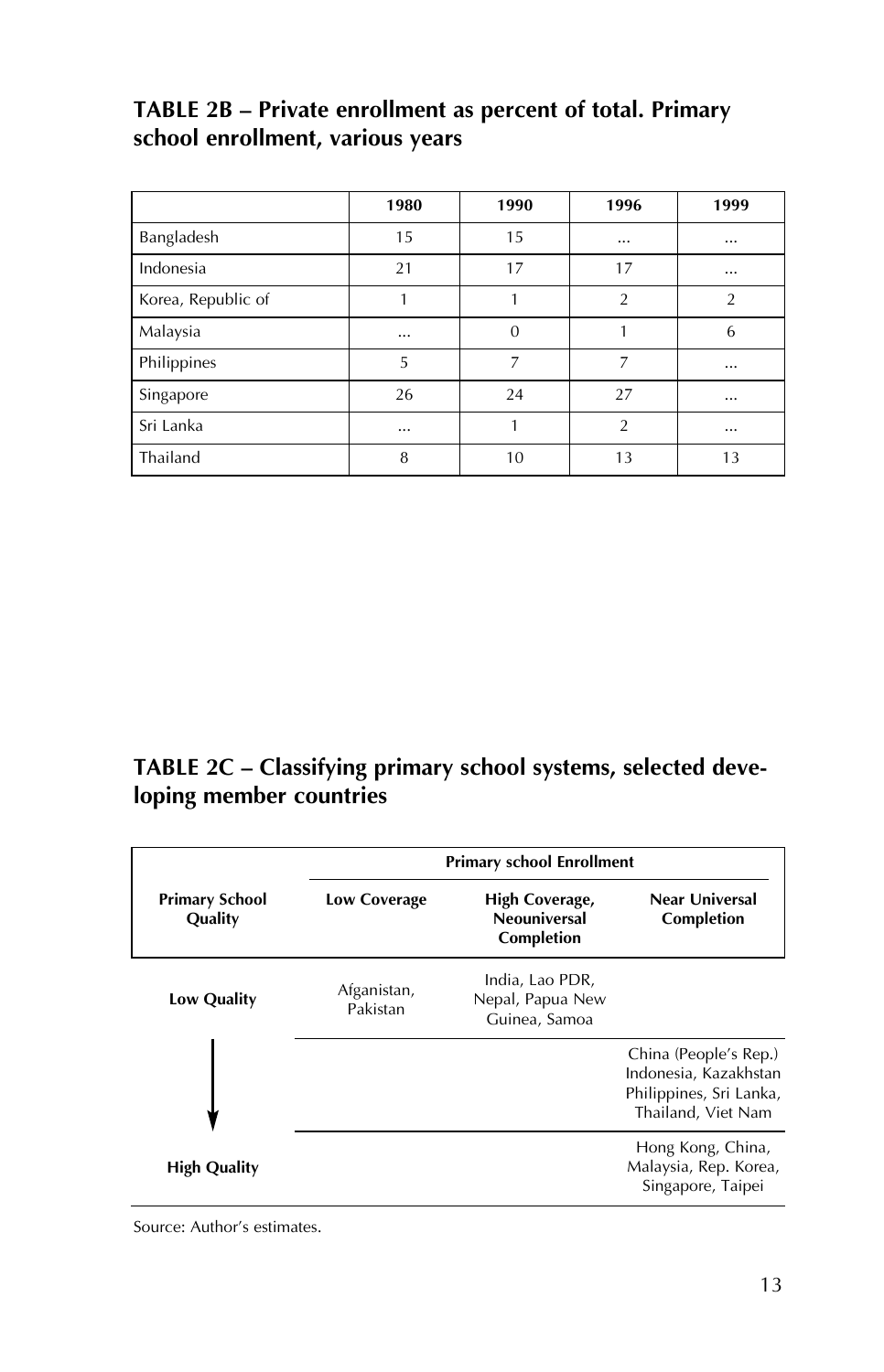## TABLE 2D - Preprimary education in developing member coun**tries**

|                            |                |                                     |              | <b>Gross Enrollment Ratio</b><br>(%) |              | Pupils<br>per           |        | Private<br><b>Enrollment</b>   |
|----------------------------|----------------|-------------------------------------|--------------|--------------------------------------|--------------|-------------------------|--------|--------------------------------|
|                            | Age            | <b>Entrance Duration</b><br>(Years) | <b>Total</b> | Male                                 | Female       | Teacher School<br>Ratio | Year   | as % of<br><b>Total (1999)</b> |
| East Asia                  |                |                                     |              |                                      |              |                         |        |                                |
| China, People's Rep. of    | 3              | 3                                   | 39.5         | 40.4                                 | 38.5         | 26.7                    | (1999) | 0.0                            |
| Hong Kong, China           |                |                                     | $\cdots$     | $\ddotsc$                            | $\ddotsc$    | $\ddotsc$               |        |                                |
| Korea, Rep. of             | 5              | 1                                   | 79.8         | 79.8                                 | 79.7         | 23.0                    | (2000) | 75.4                           |
| Mongolia                   | 3              | 5                                   | 28.7         | 27.2                                 | 30.2         | 25.7                    | (2000) | 3.7                            |
| Taipei, China              |                |                                     | $\ldots$     |                                      |              |                         |        |                                |
| Southeast Asia             |                |                                     |              |                                      |              |                         |        |                                |
| Cambogia                   | 3              | 3                                   | 6.6          | 6.3                                  | 6.8.         | 23.9                    | (2000) | 22.5                           |
| Indonesia                  | 5              | $\overline{2}$                      | 18.8         | 18.5                                 | 19.2         | 15.9                    | (2000) | 99.0                           |
| Lao People's Dem. Rep.     | 3              | 3                                   | 7.8          | 7.5                                  | 8.2          | 16.4                    | (2000) | 16.6                           |
| Malaysia                   | $\overline{4}$ | $\overline{2}$                      | 51.8         | 50.9                                 | 52.8         | 25.5                    | (1999) | 48.7                           |
| Myanmar                    | 3              | $\overline{2}$                      | 1.9          | 1.9                                  | 1.9          | 21.6                    | (2000) | $\cdots$                       |
| Philippines                | 5              | 1                                   | 30.7         | 30.0                                 | 31.5         | 32.9                    | (1998) | 58.2                           |
| Singapore                  | 3              | 3                                   | $\cdots$     | $\ddotsc$                            |              |                         |        |                                |
| Thailand                   | 3              | 3                                   | 83.3         | 84.1                                 | 82.4         | 24.8                    | (2000) | 18.7                           |
| Viet Nam                   | 3              | 3                                   | 43.2         | 44.9                                 | 41.4         | 22.1                    | (2000) | 51.1                           |
| South Asia                 |                |                                     |              |                                      |              |                         |        |                                |
|                            |                |                                     |              |                                      |              |                         |        |                                |
| Afghanistan                | <br>3          | <br>3                               | $\ldots$     | $\ldots$                             | $\cdots$     |                         |        |                                |
| Bangladesh                 | $\overline{4}$ | $\overline{2}$                      | 24.6         | 23.2                                 | 26.1         | 39.0                    | (2000) | $\ddotsc$                      |
| Bhutan                     | 3              | 3                                   | $\cdots$     |                                      | $\cdots$     | 22.4                    | (2000) | 100.0                          |
| India                      | 3              | 3                                   | 19.7         | 19.8                                 | 19.6         | 35.4                    | (1998) |                                |
| Maldives                   | 3              | 3                                   | 49.9         | 49.3                                 | 50.5<br>11.2 | 31.4<br>21.9            | (2000) |                                |
| Nepal                      | 3              | $\overline{2}$                      | 12.7         | 14.1                                 |              |                         | (2000) | $\cdots$                       |
| Pakistan<br>Sri Lanka      | $\overline{4}$ | 1                                   | 55.0         | 63.1                                 | 46.5         | $\ddotsc$               | (2000) | 35.3                           |
|                            |                |                                     | $\cdots$     | $\cdots$                             | $\cdots$     |                         |        |                                |
| Central Asia               |                |                                     |              |                                      |              |                         |        |                                |
| Azerbaijan                 | 3              | 3                                   | 23.0         | 22.6                                 | 23.5         | 10.0                    | (1999) | $\cdots$                       |
| Kazakhstan                 | 3              | $\overline{4}$                      | 12.9         | 13.1                                 | 12.7         | 6.5                     | (2000) | 13.0                           |
| Kyrgyz Republic            | 3              | 3                                   | 14.2         | 14.5                                 | 14.0         | 12.6                    | (2000) | 1.0                            |
| Tajikistan                 | 3              | $\overline{4}$                      | 8.7          | 9.4                                  | 7.9          | 10.0                    | (2000) |                                |
| Turkmennistan              | 3              | $\overline{4}$                      |              | $\cdots$                             |              |                         |        |                                |
| Uzbekistan                 | 3              | 3                                   | $\ldots$     | $\cdots$                             |              |                         |        |                                |
| Pacific DMCs               |                |                                     |              |                                      |              |                         |        |                                |
| Cook Islands               | 4              | 1                                   | 85.9         | 86.4                                 | 85.4         | 13.6                    | (2000) | 24.6                           |
| Fiji Islands               | 3              | 3                                   | 15.4         | 15.2                                 | 15.5         | $\ddotsc$               | (1998) |                                |
| Kiribati                   | 3              | 3                                   |              |                                      |              |                         |        |                                |
| Marshall Islands           | 5              | 1                                   | $\ddotsc$    |                                      |              | 11.3                    | (1998) |                                |
| Micronesia, Fed. States of | 3              | 3                                   | 46.0         | 43.4                                 | 48.9         | 23.4                    | (2000) |                                |
| Nauru                      | 5              | 1                                   | 140.9        | 143.9                                | 137.9        |                         | (1998) |                                |
| Papua New Guinea           | 5              | $\overline{2}$                      | 18.3         | 18.9                                 | 17.7         | 34.4                    | (1999) |                                |
| Samoa                      | 3              | $\overline{2}$                      | 35.9         | 34.3                                 | 37.5         | 22.0                    | (2000) | 100.0                          |
| Solomon Islands            | 5              | 1                                   |              |                                      |              | $\cdots$                |        |                                |
| Timor-Leste                |                | $\ddotsc$                           | $\cdots$     | $\cdots$                             | $\ddotsc$    |                         |        |                                |
| Tonga                      | 3              | $\overline{2}$                      | 30.6         | 26.8                                 | 34.9         | 18.2                    | (2000) | 100.0                          |
| Tovalu                     | 3              | 3                                   | 79.5         | 71.2                                 | 89.2         |                         | (1998) | $\ddotsc$                      |
| Vanuatu                    | 4              | $\overline{2}$                      | 73.2         | 70.0                                 | 76.6         | 17.4                    | (2000) | 100.0                          |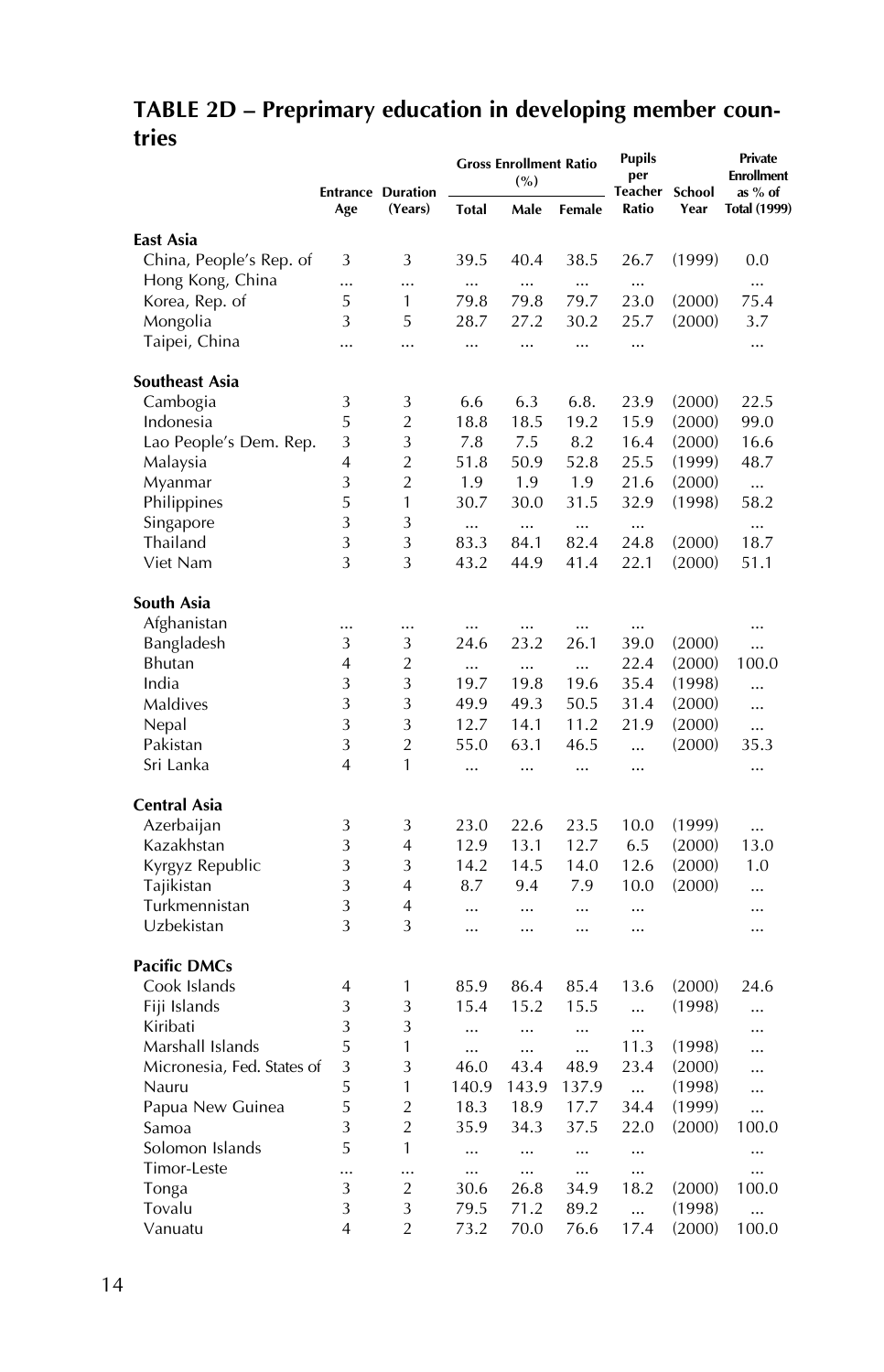## TABLE 2E - Primary education in developing member countries

| Ratio<br>(Years)<br>Male<br>Age<br><b>Total</b><br>Female<br>East Asia<br>19.8<br>China, People's Rep. of<br>6<br>6<br>106.4<br>105.2<br>107.8<br>Hong Kong, China<br>100.0<br>100.0<br>100.0<br><br><br>$\cdots$<br>Korea, Rep. of<br>6<br>6<br>101.1<br>100.7<br>101.5<br>32.1<br>32.3<br>Mongolia<br>8<br>$\overline{4}$<br>97.0<br>100.6<br>98.8<br>Taipei, China<br>100.5<br>100.0<br>101.0<br><br><br><br>Southeast Asia<br>52.9<br>Cambogia<br>6<br>6<br>110.1<br>116.8<br>103.3<br>7<br>Indonesia<br>6<br>110.0<br>111.2<br>108.8<br>22.2<br>5<br>6<br>29.9<br>Lao People's Dem. Rep.<br>113.1<br>121.5<br>104.4<br>6<br>18.2<br>6<br>98.7<br>98.6<br>98.9<br>Malaysia<br>5<br>5<br>89.0<br>89.3<br>88.7<br>32.3<br>Myanmar<br>6<br>6<br>35.2<br>Philippines<br>112.6<br>112.7<br>112.5<br>6<br>6<br>97.5<br>98.0<br>97.0<br>Singapore<br>$\cdots$<br>Thailand<br>6<br>92.7<br>20.8<br>6<br>94.8<br>96.9<br>5<br>28.0<br>Viet Nam<br>6<br>105.6<br>109.0<br>102.2<br>South Asia<br>7<br>42.7<br>Afghanistan<br>6<br>14.8<br>28.7<br>0.0<br>5<br>57.1<br>Bangladesh<br>6<br>100.2<br>99.7<br>100.9<br>Bhutan<br>7<br>6<br>23.0<br>19.0<br>41.1<br>$\ddotsc$<br>6<br>India<br>6<br>101.6<br>110.8<br>91.7<br>40.0<br>7<br>Maldives<br>6<br>22.7<br>131.1<br>131.1<br>131.2<br>5<br>6<br>127.7<br>37.0<br>Nepal<br>118.2<br>108.0<br>5<br>5<br>Pakistan<br>74.4<br>93.3<br>54.4<br>44.1<br>5<br>5<br>Sri Lanka<br>105.9<br>107.4<br>104.4<br><br>Central Asia<br>18.6<br>Azerbaijan<br>6<br>$\overline{4}$<br>98.3<br>97.4<br>99.2<br>7<br>18.7<br>Kazakhstan<br>$\overline{4}$<br>98.8<br>99.3<br>98.2<br>6<br>24.5<br>4<br>103.2<br>99.5<br>Kyrgyz Republic<br>101.4<br>Tajikistan<br>7<br>$\overline{4}$<br>104.3<br>108.3<br>100.2<br>21.8<br>$\overline{7}$<br>Turkmennistan<br>4<br>109.0<br>109.0<br>109.0<br><br>6<br>Uzbekistan<br>$\overline{4}$<br>85.5<br>86.0<br>85.0<br><br><b>Pacific DMCs</b><br>Cook Islands<br>5<br>6<br>93.4<br>18.0<br>96.0<br>98.4<br>6<br>Fiji Islands<br>6<br>110.4<br>110.8<br>110.0<br>23.0<br>6<br>6<br>24.4<br>Kiribati<br>127.9<br>126.7<br>129.1<br>14.9<br>Marshall Islands<br>6<br>6<br>78.0<br>79.0<br>$\ddotsc$<br>23.4<br>Micronesia, Fed. States of<br>6<br>6<br>142.2<br>136.1<br>148.8<br>Nauru<br>6<br>6<br>79.6<br>82.5<br>22.5<br>81.0<br>7<br>6<br>Papua New Guinea<br>87.5<br>79.7<br>36.0<br>83.8<br>5<br>6<br>24.0<br>Samoa<br>102.9<br>104.6<br>101.1<br>Solomon Islands<br>6<br>6<br><br><br><br>$\cdots$<br>Timor-Leste<br><br><br><br>$\ldots$<br><br>$\ldots$<br>5<br>6<br>112.7<br>113.5<br>111.8<br>20.9<br>Tonga<br>6<br>Tovalu<br>6<br>103.6<br>105.8<br>101.1<br>$\cdots$<br>6<br>6<br>23.5<br>Vanuatu<br>117.0<br>113.0<br>121.3 |                 |                 | Gross Enrollment Ratio (%) | <b>Pupils per</b><br>Teacher |
|--------------------------------------------------------------------------------------------------------------------------------------------------------------------------------------------------------------------------------------------------------------------------------------------------------------------------------------------------------------------------------------------------------------------------------------------------------------------------------------------------------------------------------------------------------------------------------------------------------------------------------------------------------------------------------------------------------------------------------------------------------------------------------------------------------------------------------------------------------------------------------------------------------------------------------------------------------------------------------------------------------------------------------------------------------------------------------------------------------------------------------------------------------------------------------------------------------------------------------------------------------------------------------------------------------------------------------------------------------------------------------------------------------------------------------------------------------------------------------------------------------------------------------------------------------------------------------------------------------------------------------------------------------------------------------------------------------------------------------------------------------------------------------------------------------------------------------------------------------------------------------------------------------------------------------------------------------------------------------------------------------------------------------------------------------------------------------------------------------------------------------------------------------------------------------------------------------------------------------------------------------------------------------------------------------------------------------------------------------------------------------------------------------------------------------------------------------------------------------------------------------------------------------------------------------------------------------------------------------------------------------------------------------------------------------------------------------------|-----------------|-----------------|----------------------------|------------------------------|
|                                                                                                                                                                                                                                                                                                                                                                                                                                                                                                                                                                                                                                                                                                                                                                                                                                                                                                                                                                                                                                                                                                                                                                                                                                                                                                                                                                                                                                                                                                                                                                                                                                                                                                                                                                                                                                                                                                                                                                                                                                                                                                                                                                                                                                                                                                                                                                                                                                                                                                                                                                                                                                                                                                              | <b>Entrance</b> | <b>Duration</b> |                            |                              |
|                                                                                                                                                                                                                                                                                                                                                                                                                                                                                                                                                                                                                                                                                                                                                                                                                                                                                                                                                                                                                                                                                                                                                                                                                                                                                                                                                                                                                                                                                                                                                                                                                                                                                                                                                                                                                                                                                                                                                                                                                                                                                                                                                                                                                                                                                                                                                                                                                                                                                                                                                                                                                                                                                                              |                 |                 |                            |                              |
|                                                                                                                                                                                                                                                                                                                                                                                                                                                                                                                                                                                                                                                                                                                                                                                                                                                                                                                                                                                                                                                                                                                                                                                                                                                                                                                                                                                                                                                                                                                                                                                                                                                                                                                                                                                                                                                                                                                                                                                                                                                                                                                                                                                                                                                                                                                                                                                                                                                                                                                                                                                                                                                                                                              |                 |                 |                            |                              |
|                                                                                                                                                                                                                                                                                                                                                                                                                                                                                                                                                                                                                                                                                                                                                                                                                                                                                                                                                                                                                                                                                                                                                                                                                                                                                                                                                                                                                                                                                                                                                                                                                                                                                                                                                                                                                                                                                                                                                                                                                                                                                                                                                                                                                                                                                                                                                                                                                                                                                                                                                                                                                                                                                                              |                 |                 |                            |                              |
|                                                                                                                                                                                                                                                                                                                                                                                                                                                                                                                                                                                                                                                                                                                                                                                                                                                                                                                                                                                                                                                                                                                                                                                                                                                                                                                                                                                                                                                                                                                                                                                                                                                                                                                                                                                                                                                                                                                                                                                                                                                                                                                                                                                                                                                                                                                                                                                                                                                                                                                                                                                                                                                                                                              |                 |                 |                            |                              |
|                                                                                                                                                                                                                                                                                                                                                                                                                                                                                                                                                                                                                                                                                                                                                                                                                                                                                                                                                                                                                                                                                                                                                                                                                                                                                                                                                                                                                                                                                                                                                                                                                                                                                                                                                                                                                                                                                                                                                                                                                                                                                                                                                                                                                                                                                                                                                                                                                                                                                                                                                                                                                                                                                                              |                 |                 |                            |                              |
|                                                                                                                                                                                                                                                                                                                                                                                                                                                                                                                                                                                                                                                                                                                                                                                                                                                                                                                                                                                                                                                                                                                                                                                                                                                                                                                                                                                                                                                                                                                                                                                                                                                                                                                                                                                                                                                                                                                                                                                                                                                                                                                                                                                                                                                                                                                                                                                                                                                                                                                                                                                                                                                                                                              |                 |                 |                            |                              |
|                                                                                                                                                                                                                                                                                                                                                                                                                                                                                                                                                                                                                                                                                                                                                                                                                                                                                                                                                                                                                                                                                                                                                                                                                                                                                                                                                                                                                                                                                                                                                                                                                                                                                                                                                                                                                                                                                                                                                                                                                                                                                                                                                                                                                                                                                                                                                                                                                                                                                                                                                                                                                                                                                                              |                 |                 |                            |                              |
|                                                                                                                                                                                                                                                                                                                                                                                                                                                                                                                                                                                                                                                                                                                                                                                                                                                                                                                                                                                                                                                                                                                                                                                                                                                                                                                                                                                                                                                                                                                                                                                                                                                                                                                                                                                                                                                                                                                                                                                                                                                                                                                                                                                                                                                                                                                                                                                                                                                                                                                                                                                                                                                                                                              |                 |                 |                            |                              |
|                                                                                                                                                                                                                                                                                                                                                                                                                                                                                                                                                                                                                                                                                                                                                                                                                                                                                                                                                                                                                                                                                                                                                                                                                                                                                                                                                                                                                                                                                                                                                                                                                                                                                                                                                                                                                                                                                                                                                                                                                                                                                                                                                                                                                                                                                                                                                                                                                                                                                                                                                                                                                                                                                                              |                 |                 |                            |                              |
|                                                                                                                                                                                                                                                                                                                                                                                                                                                                                                                                                                                                                                                                                                                                                                                                                                                                                                                                                                                                                                                                                                                                                                                                                                                                                                                                                                                                                                                                                                                                                                                                                                                                                                                                                                                                                                                                                                                                                                                                                                                                                                                                                                                                                                                                                                                                                                                                                                                                                                                                                                                                                                                                                                              |                 |                 |                            |                              |
|                                                                                                                                                                                                                                                                                                                                                                                                                                                                                                                                                                                                                                                                                                                                                                                                                                                                                                                                                                                                                                                                                                                                                                                                                                                                                                                                                                                                                                                                                                                                                                                                                                                                                                                                                                                                                                                                                                                                                                                                                                                                                                                                                                                                                                                                                                                                                                                                                                                                                                                                                                                                                                                                                                              |                 |                 |                            |                              |
|                                                                                                                                                                                                                                                                                                                                                                                                                                                                                                                                                                                                                                                                                                                                                                                                                                                                                                                                                                                                                                                                                                                                                                                                                                                                                                                                                                                                                                                                                                                                                                                                                                                                                                                                                                                                                                                                                                                                                                                                                                                                                                                                                                                                                                                                                                                                                                                                                                                                                                                                                                                                                                                                                                              |                 |                 |                            |                              |
|                                                                                                                                                                                                                                                                                                                                                                                                                                                                                                                                                                                                                                                                                                                                                                                                                                                                                                                                                                                                                                                                                                                                                                                                                                                                                                                                                                                                                                                                                                                                                                                                                                                                                                                                                                                                                                                                                                                                                                                                                                                                                                                                                                                                                                                                                                                                                                                                                                                                                                                                                                                                                                                                                                              |                 |                 |                            |                              |
|                                                                                                                                                                                                                                                                                                                                                                                                                                                                                                                                                                                                                                                                                                                                                                                                                                                                                                                                                                                                                                                                                                                                                                                                                                                                                                                                                                                                                                                                                                                                                                                                                                                                                                                                                                                                                                                                                                                                                                                                                                                                                                                                                                                                                                                                                                                                                                                                                                                                                                                                                                                                                                                                                                              |                 |                 |                            |                              |
|                                                                                                                                                                                                                                                                                                                                                                                                                                                                                                                                                                                                                                                                                                                                                                                                                                                                                                                                                                                                                                                                                                                                                                                                                                                                                                                                                                                                                                                                                                                                                                                                                                                                                                                                                                                                                                                                                                                                                                                                                                                                                                                                                                                                                                                                                                                                                                                                                                                                                                                                                                                                                                                                                                              |                 |                 |                            |                              |
|                                                                                                                                                                                                                                                                                                                                                                                                                                                                                                                                                                                                                                                                                                                                                                                                                                                                                                                                                                                                                                                                                                                                                                                                                                                                                                                                                                                                                                                                                                                                                                                                                                                                                                                                                                                                                                                                                                                                                                                                                                                                                                                                                                                                                                                                                                                                                                                                                                                                                                                                                                                                                                                                                                              |                 |                 |                            |                              |
|                                                                                                                                                                                                                                                                                                                                                                                                                                                                                                                                                                                                                                                                                                                                                                                                                                                                                                                                                                                                                                                                                                                                                                                                                                                                                                                                                                                                                                                                                                                                                                                                                                                                                                                                                                                                                                                                                                                                                                                                                                                                                                                                                                                                                                                                                                                                                                                                                                                                                                                                                                                                                                                                                                              |                 |                 |                            |                              |
|                                                                                                                                                                                                                                                                                                                                                                                                                                                                                                                                                                                                                                                                                                                                                                                                                                                                                                                                                                                                                                                                                                                                                                                                                                                                                                                                                                                                                                                                                                                                                                                                                                                                                                                                                                                                                                                                                                                                                                                                                                                                                                                                                                                                                                                                                                                                                                                                                                                                                                                                                                                                                                                                                                              |                 |                 |                            |                              |
|                                                                                                                                                                                                                                                                                                                                                                                                                                                                                                                                                                                                                                                                                                                                                                                                                                                                                                                                                                                                                                                                                                                                                                                                                                                                                                                                                                                                                                                                                                                                                                                                                                                                                                                                                                                                                                                                                                                                                                                                                                                                                                                                                                                                                                                                                                                                                                                                                                                                                                                                                                                                                                                                                                              |                 |                 |                            |                              |
|                                                                                                                                                                                                                                                                                                                                                                                                                                                                                                                                                                                                                                                                                                                                                                                                                                                                                                                                                                                                                                                                                                                                                                                                                                                                                                                                                                                                                                                                                                                                                                                                                                                                                                                                                                                                                                                                                                                                                                                                                                                                                                                                                                                                                                                                                                                                                                                                                                                                                                                                                                                                                                                                                                              |                 |                 |                            |                              |
|                                                                                                                                                                                                                                                                                                                                                                                                                                                                                                                                                                                                                                                                                                                                                                                                                                                                                                                                                                                                                                                                                                                                                                                                                                                                                                                                                                                                                                                                                                                                                                                                                                                                                                                                                                                                                                                                                                                                                                                                                                                                                                                                                                                                                                                                                                                                                                                                                                                                                                                                                                                                                                                                                                              |                 |                 |                            |                              |
|                                                                                                                                                                                                                                                                                                                                                                                                                                                                                                                                                                                                                                                                                                                                                                                                                                                                                                                                                                                                                                                                                                                                                                                                                                                                                                                                                                                                                                                                                                                                                                                                                                                                                                                                                                                                                                                                                                                                                                                                                                                                                                                                                                                                                                                                                                                                                                                                                                                                                                                                                                                                                                                                                                              |                 |                 |                            |                              |
|                                                                                                                                                                                                                                                                                                                                                                                                                                                                                                                                                                                                                                                                                                                                                                                                                                                                                                                                                                                                                                                                                                                                                                                                                                                                                                                                                                                                                                                                                                                                                                                                                                                                                                                                                                                                                                                                                                                                                                                                                                                                                                                                                                                                                                                                                                                                                                                                                                                                                                                                                                                                                                                                                                              |                 |                 |                            |                              |
|                                                                                                                                                                                                                                                                                                                                                                                                                                                                                                                                                                                                                                                                                                                                                                                                                                                                                                                                                                                                                                                                                                                                                                                                                                                                                                                                                                                                                                                                                                                                                                                                                                                                                                                                                                                                                                                                                                                                                                                                                                                                                                                                                                                                                                                                                                                                                                                                                                                                                                                                                                                                                                                                                                              |                 |                 |                            |                              |
|                                                                                                                                                                                                                                                                                                                                                                                                                                                                                                                                                                                                                                                                                                                                                                                                                                                                                                                                                                                                                                                                                                                                                                                                                                                                                                                                                                                                                                                                                                                                                                                                                                                                                                                                                                                                                                                                                                                                                                                                                                                                                                                                                                                                                                                                                                                                                                                                                                                                                                                                                                                                                                                                                                              |                 |                 |                            |                              |
|                                                                                                                                                                                                                                                                                                                                                                                                                                                                                                                                                                                                                                                                                                                                                                                                                                                                                                                                                                                                                                                                                                                                                                                                                                                                                                                                                                                                                                                                                                                                                                                                                                                                                                                                                                                                                                                                                                                                                                                                                                                                                                                                                                                                                                                                                                                                                                                                                                                                                                                                                                                                                                                                                                              |                 |                 |                            |                              |
|                                                                                                                                                                                                                                                                                                                                                                                                                                                                                                                                                                                                                                                                                                                                                                                                                                                                                                                                                                                                                                                                                                                                                                                                                                                                                                                                                                                                                                                                                                                                                                                                                                                                                                                                                                                                                                                                                                                                                                                                                                                                                                                                                                                                                                                                                                                                                                                                                                                                                                                                                                                                                                                                                                              |                 |                 |                            |                              |
|                                                                                                                                                                                                                                                                                                                                                                                                                                                                                                                                                                                                                                                                                                                                                                                                                                                                                                                                                                                                                                                                                                                                                                                                                                                                                                                                                                                                                                                                                                                                                                                                                                                                                                                                                                                                                                                                                                                                                                                                                                                                                                                                                                                                                                                                                                                                                                                                                                                                                                                                                                                                                                                                                                              |                 |                 |                            |                              |
|                                                                                                                                                                                                                                                                                                                                                                                                                                                                                                                                                                                                                                                                                                                                                                                                                                                                                                                                                                                                                                                                                                                                                                                                                                                                                                                                                                                                                                                                                                                                                                                                                                                                                                                                                                                                                                                                                                                                                                                                                                                                                                                                                                                                                                                                                                                                                                                                                                                                                                                                                                                                                                                                                                              |                 |                 |                            |                              |
|                                                                                                                                                                                                                                                                                                                                                                                                                                                                                                                                                                                                                                                                                                                                                                                                                                                                                                                                                                                                                                                                                                                                                                                                                                                                                                                                                                                                                                                                                                                                                                                                                                                                                                                                                                                                                                                                                                                                                                                                                                                                                                                                                                                                                                                                                                                                                                                                                                                                                                                                                                                                                                                                                                              |                 |                 |                            |                              |
|                                                                                                                                                                                                                                                                                                                                                                                                                                                                                                                                                                                                                                                                                                                                                                                                                                                                                                                                                                                                                                                                                                                                                                                                                                                                                                                                                                                                                                                                                                                                                                                                                                                                                                                                                                                                                                                                                                                                                                                                                                                                                                                                                                                                                                                                                                                                                                                                                                                                                                                                                                                                                                                                                                              |                 |                 |                            |                              |
|                                                                                                                                                                                                                                                                                                                                                                                                                                                                                                                                                                                                                                                                                                                                                                                                                                                                                                                                                                                                                                                                                                                                                                                                                                                                                                                                                                                                                                                                                                                                                                                                                                                                                                                                                                                                                                                                                                                                                                                                                                                                                                                                                                                                                                                                                                                                                                                                                                                                                                                                                                                                                                                                                                              |                 |                 |                            |                              |
|                                                                                                                                                                                                                                                                                                                                                                                                                                                                                                                                                                                                                                                                                                                                                                                                                                                                                                                                                                                                                                                                                                                                                                                                                                                                                                                                                                                                                                                                                                                                                                                                                                                                                                                                                                                                                                                                                                                                                                                                                                                                                                                                                                                                                                                                                                                                                                                                                                                                                                                                                                                                                                                                                                              |                 |                 |                            |                              |
|                                                                                                                                                                                                                                                                                                                                                                                                                                                                                                                                                                                                                                                                                                                                                                                                                                                                                                                                                                                                                                                                                                                                                                                                                                                                                                                                                                                                                                                                                                                                                                                                                                                                                                                                                                                                                                                                                                                                                                                                                                                                                                                                                                                                                                                                                                                                                                                                                                                                                                                                                                                                                                                                                                              |                 |                 |                            |                              |
|                                                                                                                                                                                                                                                                                                                                                                                                                                                                                                                                                                                                                                                                                                                                                                                                                                                                                                                                                                                                                                                                                                                                                                                                                                                                                                                                                                                                                                                                                                                                                                                                                                                                                                                                                                                                                                                                                                                                                                                                                                                                                                                                                                                                                                                                                                                                                                                                                                                                                                                                                                                                                                                                                                              |                 |                 |                            |                              |
|                                                                                                                                                                                                                                                                                                                                                                                                                                                                                                                                                                                                                                                                                                                                                                                                                                                                                                                                                                                                                                                                                                                                                                                                                                                                                                                                                                                                                                                                                                                                                                                                                                                                                                                                                                                                                                                                                                                                                                                                                                                                                                                                                                                                                                                                                                                                                                                                                                                                                                                                                                                                                                                                                                              |                 |                 |                            |                              |
|                                                                                                                                                                                                                                                                                                                                                                                                                                                                                                                                                                                                                                                                                                                                                                                                                                                                                                                                                                                                                                                                                                                                                                                                                                                                                                                                                                                                                                                                                                                                                                                                                                                                                                                                                                                                                                                                                                                                                                                                                                                                                                                                                                                                                                                                                                                                                                                                                                                                                                                                                                                                                                                                                                              |                 |                 |                            |                              |
|                                                                                                                                                                                                                                                                                                                                                                                                                                                                                                                                                                                                                                                                                                                                                                                                                                                                                                                                                                                                                                                                                                                                                                                                                                                                                                                                                                                                                                                                                                                                                                                                                                                                                                                                                                                                                                                                                                                                                                                                                                                                                                                                                                                                                                                                                                                                                                                                                                                                                                                                                                                                                                                                                                              |                 |                 |                            |                              |
|                                                                                                                                                                                                                                                                                                                                                                                                                                                                                                                                                                                                                                                                                                                                                                                                                                                                                                                                                                                                                                                                                                                                                                                                                                                                                                                                                                                                                                                                                                                                                                                                                                                                                                                                                                                                                                                                                                                                                                                                                                                                                                                                                                                                                                                                                                                                                                                                                                                                                                                                                                                                                                                                                                              |                 |                 |                            |                              |
|                                                                                                                                                                                                                                                                                                                                                                                                                                                                                                                                                                                                                                                                                                                                                                                                                                                                                                                                                                                                                                                                                                                                                                                                                                                                                                                                                                                                                                                                                                                                                                                                                                                                                                                                                                                                                                                                                                                                                                                                                                                                                                                                                                                                                                                                                                                                                                                                                                                                                                                                                                                                                                                                                                              |                 |                 |                            |                              |
|                                                                                                                                                                                                                                                                                                                                                                                                                                                                                                                                                                                                                                                                                                                                                                                                                                                                                                                                                                                                                                                                                                                                                                                                                                                                                                                                                                                                                                                                                                                                                                                                                                                                                                                                                                                                                                                                                                                                                                                                                                                                                                                                                                                                                                                                                                                                                                                                                                                                                                                                                                                                                                                                                                              |                 |                 |                            |                              |
|                                                                                                                                                                                                                                                                                                                                                                                                                                                                                                                                                                                                                                                                                                                                                                                                                                                                                                                                                                                                                                                                                                                                                                                                                                                                                                                                                                                                                                                                                                                                                                                                                                                                                                                                                                                                                                                                                                                                                                                                                                                                                                                                                                                                                                                                                                                                                                                                                                                                                                                                                                                                                                                                                                              |                 |                 |                            |                              |
|                                                                                                                                                                                                                                                                                                                                                                                                                                                                                                                                                                                                                                                                                                                                                                                                                                                                                                                                                                                                                                                                                                                                                                                                                                                                                                                                                                                                                                                                                                                                                                                                                                                                                                                                                                                                                                                                                                                                                                                                                                                                                                                                                                                                                                                                                                                                                                                                                                                                                                                                                                                                                                                                                                              |                 |                 |                            |                              |
|                                                                                                                                                                                                                                                                                                                                                                                                                                                                                                                                                                                                                                                                                                                                                                                                                                                                                                                                                                                                                                                                                                                                                                                                                                                                                                                                                                                                                                                                                                                                                                                                                                                                                                                                                                                                                                                                                                                                                                                                                                                                                                                                                                                                                                                                                                                                                                                                                                                                                                                                                                                                                                                                                                              |                 |                 |                            |                              |
|                                                                                                                                                                                                                                                                                                                                                                                                                                                                                                                                                                                                                                                                                                                                                                                                                                                                                                                                                                                                                                                                                                                                                                                                                                                                                                                                                                                                                                                                                                                                                                                                                                                                                                                                                                                                                                                                                                                                                                                                                                                                                                                                                                                                                                                                                                                                                                                                                                                                                                                                                                                                                                                                                                              |                 |                 |                            |                              |
|                                                                                                                                                                                                                                                                                                                                                                                                                                                                                                                                                                                                                                                                                                                                                                                                                                                                                                                                                                                                                                                                                                                                                                                                                                                                                                                                                                                                                                                                                                                                                                                                                                                                                                                                                                                                                                                                                                                                                                                                                                                                                                                                                                                                                                                                                                                                                                                                                                                                                                                                                                                                                                                                                                              |                 |                 |                            |                              |
|                                                                                                                                                                                                                                                                                                                                                                                                                                                                                                                                                                                                                                                                                                                                                                                                                                                                                                                                                                                                                                                                                                                                                                                                                                                                                                                                                                                                                                                                                                                                                                                                                                                                                                                                                                                                                                                                                                                                                                                                                                                                                                                                                                                                                                                                                                                                                                                                                                                                                                                                                                                                                                                                                                              |                 |                 |                            |                              |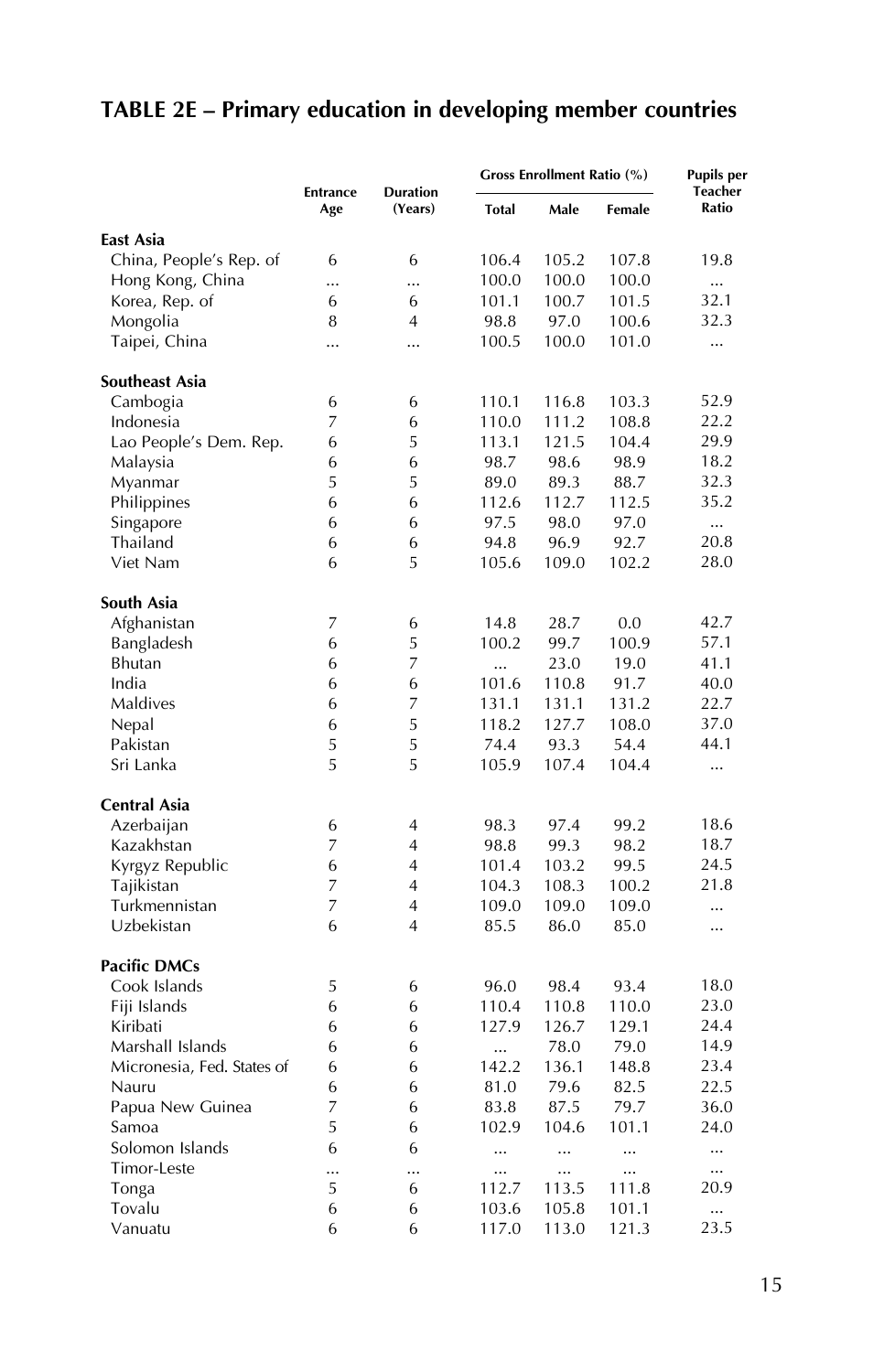|                            | School |              | Survival to Grade 5 (%) |           | <b>Repetition</b><br>Rate $(\% )$ | Private<br><b>Enrollment</b> as<br>% of Total |
|----------------------------|--------|--------------|-------------------------|-----------|-----------------------------------|-----------------------------------------------|
|                            | Year   | <b>Total</b> | Male                    | Female    |                                   | (1999)                                        |
| East Asia                  |        |              |                         |           |                                   |                                               |
| China, People's Rep. of    | (1999) | 97.3         | 97.1                    | 97.6      | 0.6                               | 0.0                                           |
| Hong Kong, China           | (2000) |              | $\cdots$                | $\cdots$  |                                   | $\cdots$                                      |
| Korea, Rep. of             | (2000) |              | $\ddotsc$               | $\ddotsc$ |                                   | 1.5                                           |
| Mongolia                   | (2000) |              |                         |           | 0.8                               | 0.9                                           |
| Taipei, China              | (2000) |              |                         |           |                                   |                                               |
| Southeast Asia             |        |              |                         |           |                                   |                                               |
| Cambogia                   | (2000) | $\cdots$     | $\cdots$                | $\cdots$  | $\cdots$                          | 1.6                                           |
| Indonesia                  | (2000) | 90.5         | 87.6                    | 93.6      | 5.9                               | 17.6                                          |
| Lao People's Dem. Rep.     | (2000) | 54.2         | 54.8                    | 53.5      |                                   | 2.0                                           |
| Malaysia                   | (2000) | $\ddotsc$    |                         | $\cdots$  |                                   | 5.7                                           |
| Myanmar                    | (2000) | 68.6         | 76.0                    | 62.2      | 0.5                               | $\dddotsc$                                    |
| Philippines                | (2000) | $\cdots$     | $\cdots$                | $\cdots$  | 1.9                               | 6.7                                           |
| Singapore                  | (1998) |              | $\cdots$                | $\cdots$  | $\cdots$                          | $\cdots$                                      |
| Thailand                   | (2000) | 97.1         | 95.6                    | 98.8      | 3.5                               | 13.1                                          |
| Viet Nam                   | (2000) | 82.8         | $\ddotsc$               | $\ddotsc$ | 3.3                               | 0.3                                           |
| South Asia                 |        |              |                         |           |                                   |                                               |
| Afghanistan                | (2000) |              |                         | $\ldots$  | $\cdots$                          | $\ldots$                                      |
| Bangladesh                 | (2000) |              | $\ddotsc$               | $\ddotsc$ | 6.5                               | 15.2                                          |
| Bhutan                     | (1999) | 87.5         | 86.3                    | 88.8      | 12.1                              | 1.7                                           |
| India                      | (1999) | 89.7         | 62.0                    | 56.7      | 3.9                               | 17.9                                          |
| Maldives                   | (2000) |              | $\cdots$                |           |                                   |                                               |
| Nepal                      | (2000) | $\ddotsc$    | $\ddotsc$               | $\ddotsc$ | $\ddotsc$                         | 12.3                                          |
| Pakistan                   | (2000) |              | $\cdots$                |           |                                   | 34.8                                          |
| Sri Lanka                  | (1998) |              |                         |           | 5.1                               | 1.5                                           |
| Central Asia               |        |              |                         |           |                                   |                                               |
| Azerbaijan                 | (2000) |              | $\ddotsc$               | $\ddotsc$ | 0.5                               | $\ddot{\phantom{a}}$                          |
| Kazakhstan                 | (2000) |              |                         |           |                                   | 0.5                                           |
| Kyrgyz Republic            | (2000) | $\cdots$     |                         |           | 0.3                               | 2.0                                           |
| Tajikistan                 | (2000) |              |                         |           | 0.3                               | $\cdots$                                      |
| Turkmennistan              | (2000) |              |                         |           |                                   |                                               |
| Uzbekistan                 | (2000) |              |                         |           |                                   |                                               |
| <b>Pacific DMCs</b>        |        |              |                         |           |                                   |                                               |
| Cook Islands               | (2000) | 51.5         |                         |           | 2.6                               | 15.0                                          |
| Fiji Islands               | (1998) | $\ddotsc$    |                         |           | $\cdots$                          |                                               |
| Kiribati                   | (1999) |              |                         |           |                                   |                                               |
| Marshall Islands           | (1998) | $\ddotsc$    | $\ddotsc$               | $\cdots$  | 6.3                               | $\cdots$                                      |
| Micronesia, Fed. States of | (2000) | $\ddotsc$    | $\ddotsc$               |           | $\ddotsc$                         | $\ddotsc$                                     |
| Nauru                      | (1998) |              |                         |           | 0.7                               | $\ldots$                                      |
| Papua New Guinea           | (1999) |              |                         |           | 5.1                               | 2.4                                           |
| Samoa                      | (2000) | 82.6         | $\cdots$                |           | 1.0                               | 15.8                                          |
| Solomon Islands            |        | $\ddotsc$    | $\ddotsc$               | $\ddotsc$ | $\cdots$                          | 11.7                                          |
| Timor-Leste                |        |              |                         |           | $\cdots$                          |                                               |
| Tonga                      | (2000) | $\ddotsc$    | $\ddotsc$               | $\cdots$  | 8.8                               | 7.1                                           |
| Tovalu                     | (1998) | $\ddotsc$    | $\ddotsc$               | $\ddotsc$ | 6.5                               | $\ddotsc$                                     |
| Vanuatu                    | (2000) |              |                         | $\ddotsc$ | 9.9                               | 3.8                                           |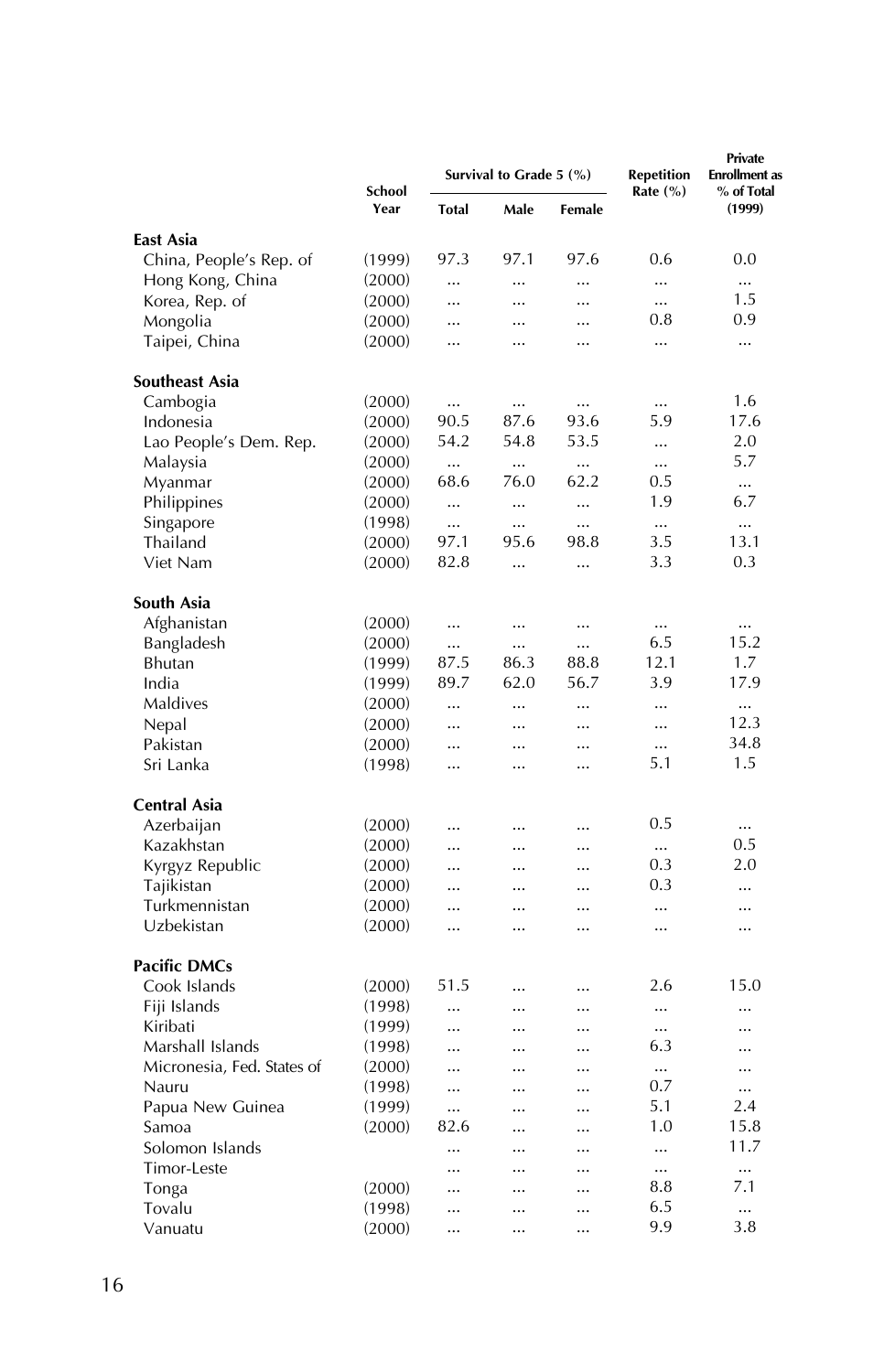## TABLE 2F - Secondary education in developing member coun**tries**

|                            |       | <b>Entrance Age</b> |                | <b>Duration (Years)</b> | <b>Pupils per</b><br><b>Teacher</b> |
|----------------------------|-------|---------------------|----------------|-------------------------|-------------------------------------|
|                            | Lower | Upper               | Lower          | Upper                   | Ratio                               |
| East Asia                  |       |                     |                |                         |                                     |
| China, People's Rep. of    | 12    | 15                  | 3              | 3                       | 17.1                                |
| Hong Kong, China           |       |                     |                |                         |                                     |
| Korea, Rep. of             | 12    | 15                  | 3              | 3                       | 21.0                                |
| Mongolia                   | 12    | 16                  | 4              | $\overline{2}$          | 21.1                                |
| Taipei, China              |       | $\ddotsc$           | $\ddotsc$      | $\ddotsc$               |                                     |
| Southeast Asia             |       |                     |                |                         |                                     |
| Cambogia                   | 12    | 15                  | 3              | 3                       | 19.6                                |
| Indonesia                  | 13    | 16                  | 3              | 3                       | 14.3                                |
| Lao People's Dem. Rep.     | 11    | 14                  | 3              | 3                       | 227                                 |
| Malaysia                   | 12    | 15                  | 3              | $\overline{4}$          | 19.4                                |
| Myanmar                    | 10    | 14                  | 4              | $\overline{2}$          | 30.8                                |
| Philippines                | 12    | 15                  | 3              | 1                       | 36.4                                |
| Singapore                  | 12    | 16                  | 4              | 3                       | $\cdots$                            |
| Thailand                   | 12    | 15                  | 3              | 3                       | 22.3                                |
| Viet Nam                   | 11    | 15                  | 4              | 3                       | 26.9                                |
| South Asia                 |       |                     |                |                         |                                     |
| Afghanistan                | 13    | 16                  | 3              | 3                       |                                     |
| Bangladesh                 | 11    | 16                  | 5              | $\overline{2}$          | 38.4                                |
| Bhutan                     | 13    | 15                  | $\overline{2}$ | $\overline{2}$          | 32.6                                |
| India                      | 12    | 15                  | 3              | 3                       | 33.6                                |
| Maldives                   | 13    | 16                  | 3              | $\overline{2}$          | 15.3                                |
| Nepal                      | 11    | 14                  | 3              | $\overline{2}$          | 29.6                                |
| Pakistan                   | 10    | 15                  | 5              | $\overline{2}$          | 21.0                                |
| Sri Lanka                  | 10    | 15                  | 5              | 3                       |                                     |
| Central Asia               |       |                     |                |                         |                                     |
| Azerbaijan                 | 10    | 15                  | 5              | $\overline{2}$          | 8.0                                 |
| Kazakhstan                 | 11    | 16                  | 5              | $\overline{2}$          | 11.9                                |
| Kyrgyz Republic            | 10    | 15                  | 5              | $\overline{2}$          | 13.7                                |
| Tajikistan                 | 11    | 16                  | 5              | $\overline{2}$          | 15.5                                |
| Turkmennistan              | 11    | 16                  | 5              | $\overline{2}$          |                                     |
| Uzbekistan                 | 10    | 15                  | 5              | $\overline{2}$          |                                     |
| <b>Pacific DMCs</b>        |       |                     |                |                         |                                     |
| Cook Islands               | 11    | 15                  | $\overline{4}$ | 4                       |                                     |
| Fiji Islands               | 12    | 16                  | 4              | 3                       |                                     |
| Kiribati                   | 12    | 15                  | 3              | $\overline{2}$          |                                     |
| Marshall Islands           | 12    | 14                  | 2              | $\overline{4}$          | 21.6                                |
| Micronesia, Fed. States of | 12    | 14                  | $\overline{2}$ | 4                       | 29.6                                |
| Nauru                      | 12    | 16                  | 4              | $\overline{2}$          | $\cdots$                            |
| Papua New Guinea           | 13    | 17                  | 4              | $\overline{2}$          | 22.2                                |
| Samoa                      | 11    | 13                  | $\overline{2}$ | 5                       | 19.9                                |
| Solomon Islands            | 12    | 15                  | 3              | $\overline{4}$          |                                     |
| Timor-Leste                |       | $\cdots$            |                |                         |                                     |
| Tonga                      | 11    | 15                  | $\overline{4}$ | $\overline{2}$          | 9.7                                 |
| Tovalu                     | 12    | 16                  | 4              | $\overline{2}$          |                                     |
| Vanuatu                    | 12    | 16                  | 4              | 4                       | 26.3                                |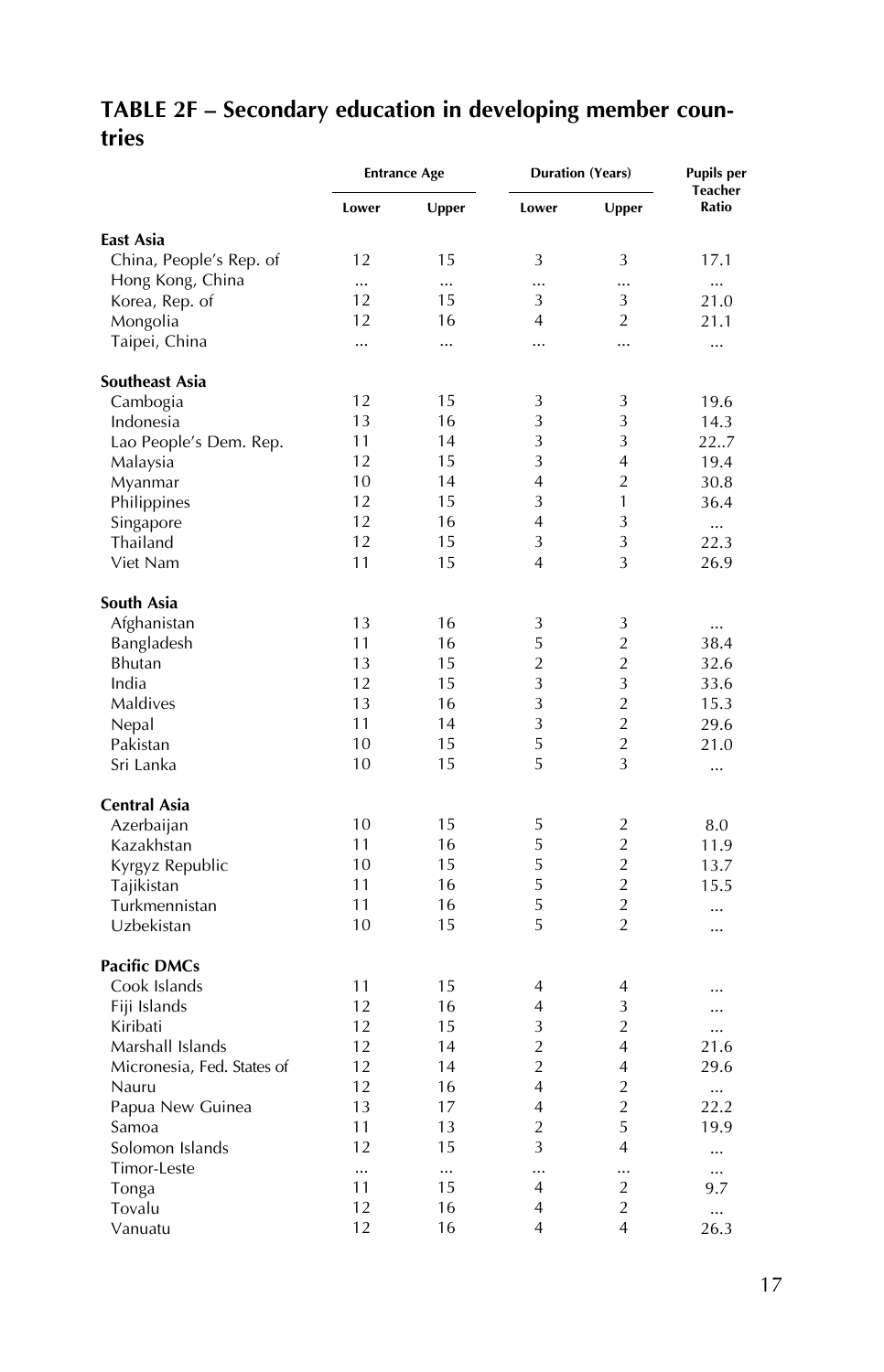|                            |           | Gross Enrollment Ratio (%) |          | School<br>Year | Private<br><b>Enrollment</b> as<br>% of total |
|----------------------------|-----------|----------------------------|----------|----------------|-----------------------------------------------|
|                            | Total     | Male                       | Female   |                | (1999)                                        |
| East Asia                  |           |                            |          |                |                                               |
| China, People's Rep. of    | 62.8      | 65.9                       | 59.5     | (1999)         | 0.0                                           |
| Hong Kong, China           |           | 75.0                       | 79.0     | (2000)         | $\ddotsc$                                     |
| Korea, Rep. of             | 94.1      | 94.1                       | 94.1     | (2000)         | 45.2                                          |
| Mongolia                   | 61.1      | 55.2                       | 67.2     | (2000)         | 0.2                                           |
| Taipei, China              | $\ddotsc$ | 98.1                       | 100.5    | (2000)         |                                               |
| Southeast Asia             |           |                            |          |                |                                               |
| Cambogia                   | 18.7      | 23.8                       | 13.5     | (2000)         | 0.6                                           |
| Indonesia                  | 57.0      | 57.6                       | 56.4     | (2000)         | 49.2                                          |
| Lao People's Dem. Rep.     | 37.6      | 43.6                       | 31.3     | (2000)         | 0.9                                           |
| Malaysia                   | 70.3      | 66.9                       | 74.0     | (2000)         |                                               |
| Myanmar                    | 38.6      | 39.6                       | 37.5     | (2000)         |                                               |
| Philippines                | 77.3      | 73.8                       | 80.9     | (2000)         | 36.4                                          |
| Singapore                  | $\ddotsc$ | 75.7                       | 74.7     | (1996)         | $\ddotsc$                                     |
| Thailand                   | 81.9      | 84.0                       | 79.9     | (2000)         | 16.2                                          |
| Viet Nam                   | 67.1      | 70.1                       | 64.0     | (2000)         | 11.3                                          |
| South Asia                 |           |                            |          |                |                                               |
| Afghanistan                | $\cdots$  | 32.1                       | 11.6     | (1996)         |                                               |
| Bangladesh                 | 45.7      | 44.6                       | 46.9     | (2000)         |                                               |
| Bhutan                     | $\ddotsc$ | 11.0                       | 9.0      | (1999)         | 0.4                                           |
| India                      | 48.7      | 56.7                       | 40.1     | (1999)         | $\cdots$                                      |
| Maldives                   | 55.3      | 53.4                       | 57.2     | (2000)         | $\ddotsc$                                     |
| Nepal                      | 50.6      | 57.5                       | 43.2     | (2000)         | 26.3                                          |
| Pakistan                   | 24.1      | 28.7                       | 19.3     | (2000)         | 22.4                                          |
| Sri Lanka                  | 72.1      | 69.8                       | 74.5     | (1998)         | 2.5                                           |
| Central Asia               |           |                            |          |                |                                               |
| Azerbaijan                 | 80.2      | 80.0                       | 80.3     | (1999)         | $\ldots$                                      |
| Kazakhstan                 | 88.5      | 89.8                       | 87.1     | (2000)         | 0.6                                           |
| Kyrgyz Republic            | 85.6      | 85.5                       | 85.8     | (2000)         | 2.0                                           |
| Tajikistan                 | 78.5      | 85.7                       | 71.2     | (2000)         |                                               |
| Turkmennistan              | $\ddotsc$ | 112.3                      | 111.7    | (1996)         |                                               |
| Uzbekistan                 |           | 99.6                       | 88.7     | (1996)         |                                               |
| <b>Pacific DMCs</b>        |           |                            |          |                |                                               |
| Cook Islands               | 60.2      | 58.0                       | 62.5     | (2000)         | 12.6                                          |
| Fiji Islands               | 36.0      | 37.0                       | 35.0     | (1998)         | $\ddotsc$                                     |
| Kiribati                   |           | 42.0                       | 47.0     | (1998)         |                                               |
| Marshall Islands           | $\cdots$  | 47.0                       | 51.0     | (1998)         |                                               |
| Micronesia, Fed. States of | 132.2     | 127.4                      | 137.2    | (2000)         |                                               |
| Nauru                      | 53.9      | 52.3                       | 55.6     | (1998)         |                                               |
| Papua New Guinea           | 21.1      | 23.7                       | 18.2     | (1999)         |                                               |
| Samoa                      | 75.5      | 72.6                       | 78.7     | (2000)         | 31.9                                          |
| Solomon Islands            |           | 30.0                       | 18.0     | (1998)         |                                               |
| Timor-Leste                | $\cdots$  | $\cdots$                   | $\cdots$ |                | $\ldots$                                      |
| Tonga                      | 99.6      | 96.6                       | 102.9    | (2000)         | 74.5                                          |
| Tovalu                     | 78.3      | 83.1                       | 73.1     | (1998)         | $\cdots$                                      |
| Vanuatu                    | 28.3      | 30.7                       | 25.7     | (2000)         | 25.8                                          |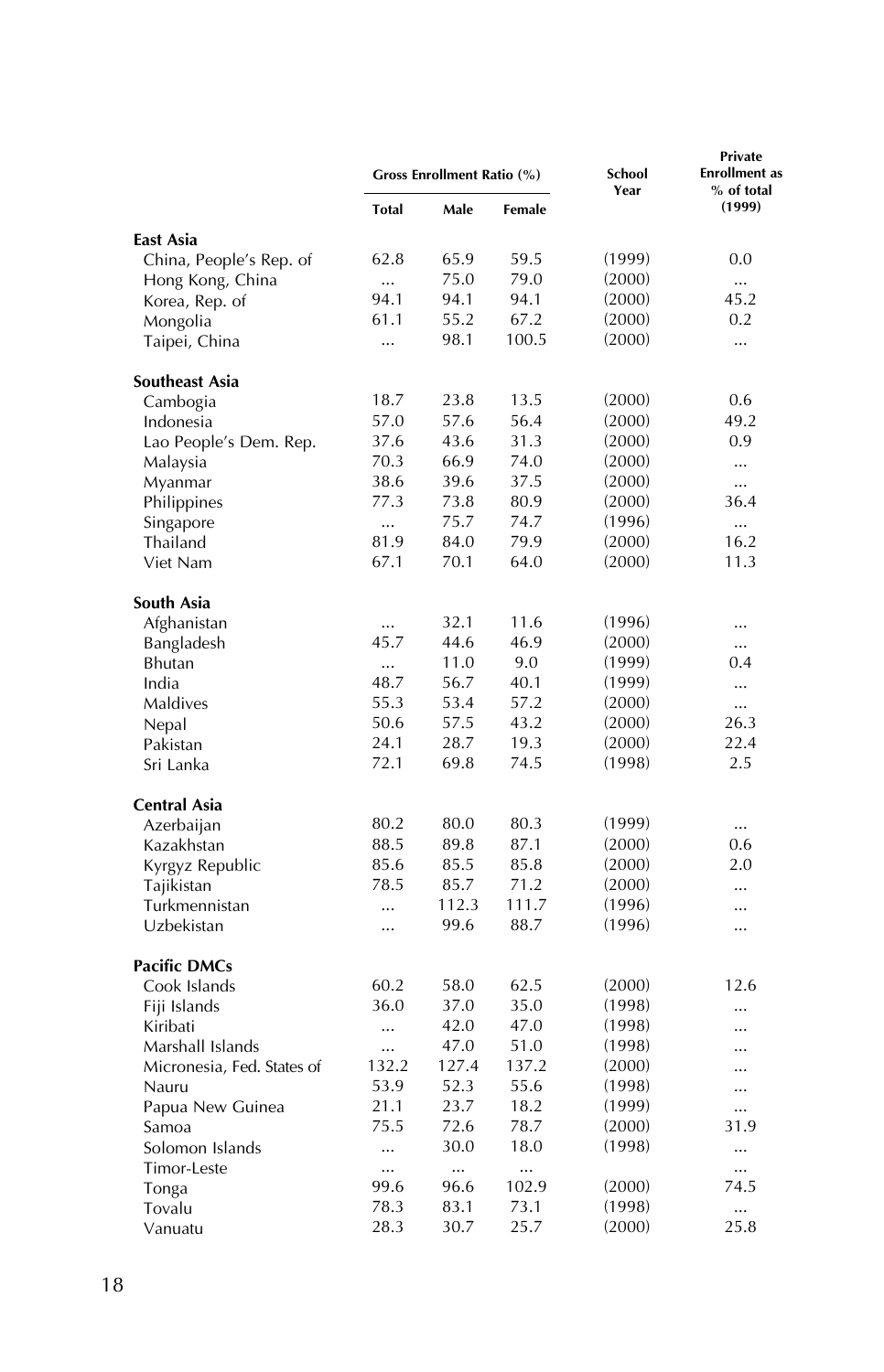TABLE 2G – Private enrollment as percent of total, secondary **school enrollment, selected DMCs, various years**

|                    | 1980     | 1990           | 1996           |
|--------------------|----------|----------------|----------------|
| Bangladesh         | 95       | 90             | $\cdots$       |
| Indonesia          | 49       | 50             | 42             |
| Korea, Republic of | 46       | 41             | 38             |
| Malaysia           | $\cdots$ | $\overline{4}$ | 3              |
| Philippines        | 48       | 36             | 29             |
| Singapore          | 28       | 27             | 33             |
| Sri Lanka          | $\cdots$ | $\overline{2}$ | $\overline{2}$ |
| Thailand           | 13       | 10             | 6              |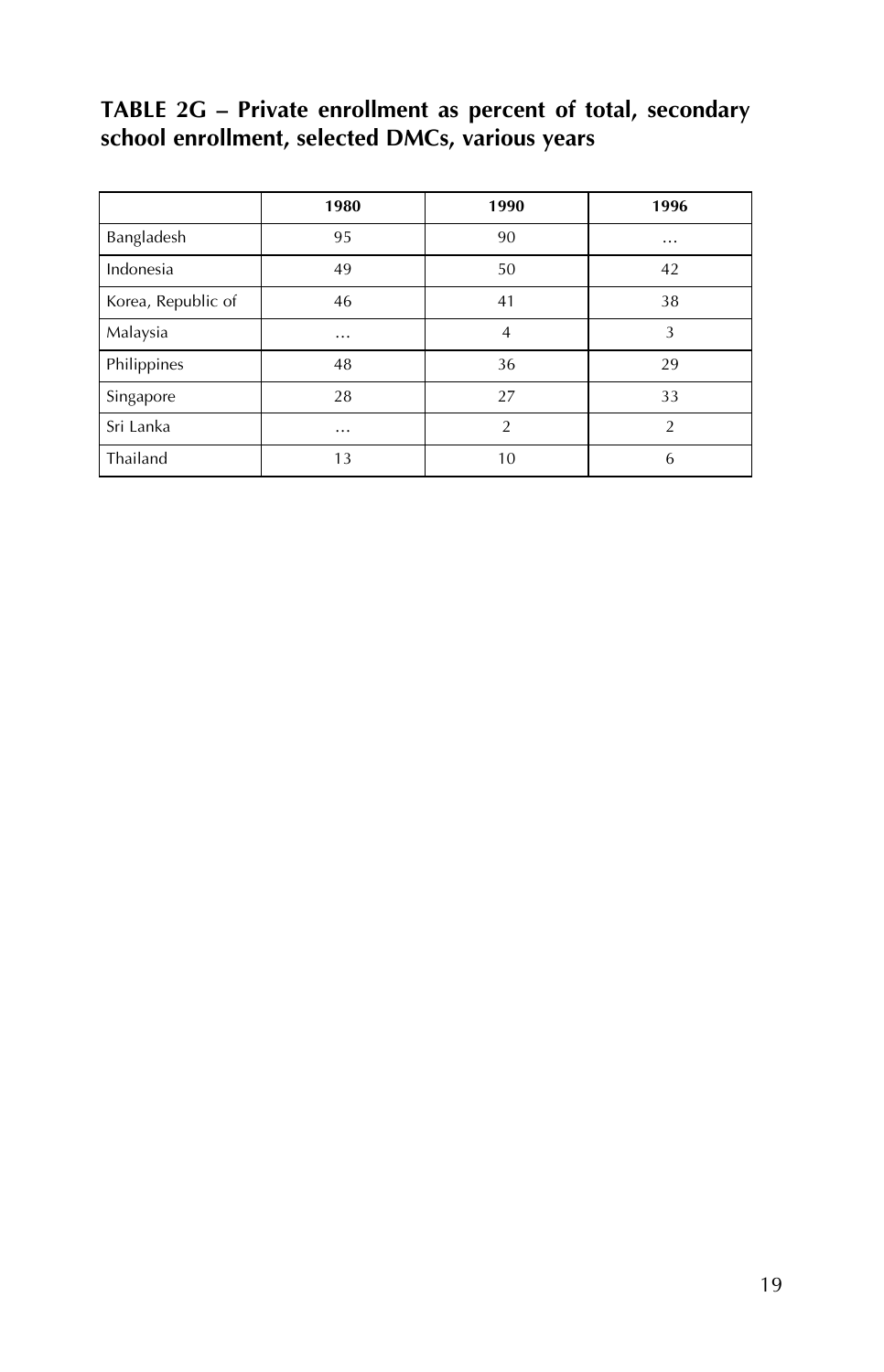## TABLE 2H - Tertiary education in developing member countries

|                            | <b>Gross Enrollment Ratio</b><br>$\%$ |           |               | School | Science and<br><b>Engineering</b><br>Students as % | School |
|----------------------------|---------------------------------------|-----------|---------------|--------|----------------------------------------------------|--------|
|                            | <b>Total</b>                          | Male      | <b>Female</b> | Year   | <b>Total Tertiary</b><br><b>Students</b>           | Year   |
| East Asia                  |                                       |           |               |        |                                                    |        |
| China, People's Rep. of    | 7.5                                   | $\cdots$  | $\cdots$      | (1999) |                                                    |        |
| Hong Kong, China           | $\ddotsc$                             | 29.0      | 26.0          | (1997) |                                                    |        |
| Korea, Rep. of             | 77.6                                  | 97.0      | 57.0          | (2000) | 32.1                                               | (1997) |
| Mongolia                   | 33.3                                  | 24.3      | 42.3          | (2000) | 24.0                                               | (1997) |
| Taipei, China              | $\ddotsc$                             |           |               |        |                                                    |        |
| Southeast Asia             |                                       |           |               |        |                                                    |        |
| Cambogia                   | 2.8                                   | 4.1       | 1.6           | (2000) | 13.2                                               | (1997) |
| Indonesia                  | 14.63                                 | 16.4      | 12.7          | (2000) | 39.2                                               | (1996) |
| Lao People's Dem. Rep.     | .3                                    | 4.2       | 2.5           | (2000) |                                                    |        |
| Malaysia                   | 28.2                                  | 27.1      | 29.3          | (2000) |                                                    |        |
| Myanmar                    | 11.5                                  | 8.4       | 14.7          | (2000) | 55.7                                               | (1995) |
| Philippines                | 31.2                                  | 29.47     | 32.7          | (2000) | 13.7                                               | (1996) |
| Singapore                  |                                       | 47.0      | 40.0          | (1997) | $\cdots$                                           |        |
| Thailand                   | 35.3                                  | 38.9      | 31.7          | (2000) | 18.0                                               | (1996) |
| Viet Nam                   | 9.7                                   | 11.2      | 8.2           | (2000) |                                                    |        |
| South Asia                 |                                       |           |               |        |                                                    |        |
| Afghanistan                | $\cdots$                              | 3.0       | 1.0           | (1997) |                                                    |        |
| Bangladesh                 | 6.6                                   | 8.5       | 4.6           | (2000) | $\cdots$                                           |        |
| Bhutan                     |                                       | $\ddotsc$ | $\ddotsc$     |        | $\ddotsc$                                          |        |
| India                      | 10.5                                  | 12.5      | 8.3           | (1999) | 24.6                                               | (1997) |
| Maldives                   | $\ddotsc$                             | $\cdots$  | $\cdots$      |        | $\ldots$                                           |        |
| Nepal                      | 4.6                                   | 7.1       | 1.9           | (2000) | 13.3                                               | (1997) |
| Pakistan                   |                                       | 4.4       | 2.6           | (1997) | $\cdots$                                           |        |
| Sri Lanka                  | $\ddotsc$                             | 6.0       | 5.0           | (1997) | 34.1                                               | (1996) |
| Central Asia               |                                       |           |               |        |                                                    |        |
| Azerbaijan                 | 22.3                                  | 23.1      | 21.4          | (1999) | 37.0                                               | (1997) |
| Kazakhstan                 | 30.9                                  | 28.2      | 33.7          | (2000) | 19.6                                               | (1995) |
| Kyrgyz Republic            | 41.1                                  | 40.2      | 42.0          | (2000) | 13.6                                               | (1994) |
| Tajikistan                 | 14.0                                  | 21.2      | 6.8           | (2000) | $\ddotsc$                                          |        |
| Turkmennistan              | $\cdots$                              | 18.5      | 20.0          | (1997) |                                                    |        |
| Uzbekistan                 | $\ddotsc$                             | 35.3      | 39.6          | (1997) |                                                    |        |
| <b>Pacific DMCs</b>        |                                       |           |               |        |                                                    |        |
| Cook Islands               |                                       |           |               |        |                                                    |        |
| Fiji Islands               | $\ddotsc$                             | 16.6      | 10.3          | (1997) |                                                    |        |
| Kiribati                   | $\cdots$                              |           |               |        |                                                    |        |
| Marshall Islands           | $\cdots$                              | $\ddotsc$ | $\ddotsc$     |        |                                                    |        |
| Micronesia, Fed. States of | 14.9                                  |           |               | (1998) |                                                    |        |
| Nauru                      | $\ddotsc$                             |           | $\ddotsc$     |        | $\ddotsc$                                          |        |
| Papua New Guinea           | 2.3                                   | 2.8       | 1.8           | (1998) | 10.3                                               | (1996) |
| Samoa                      | 10.9                                  | 10.7      | 11.2          | (2000) |                                                    |        |
| Solomon Islands            |                                       |           |               |        |                                                    |        |
| Timor-Leste                | $\cdots$                              |           |               |        |                                                    |        |
| Tonga                      | 3.8                                   | 3.8       | 4.3           | (1999) |                                                    |        |
| Tovalu                     | $\cdots$                              | $\cdots$  | $\cdots$      |        |                                                    |        |
| Vanuatu                    | 0.3                                   | 0.4       | 0.3           | (1998) |                                                    |        |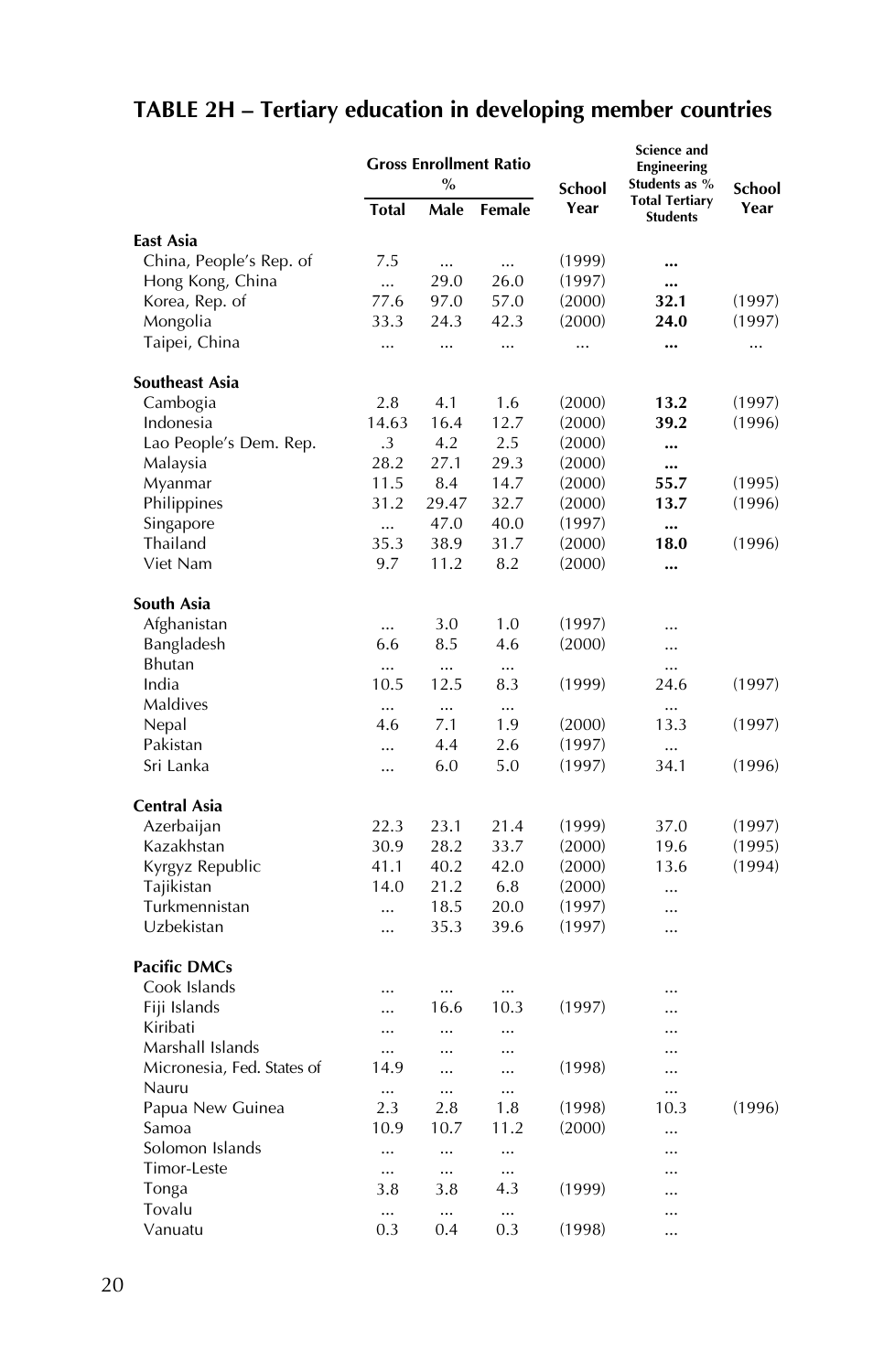#### TABLE 2I – Percentage of higher education students, graduates, **and women in natural sciences, engineering, and agriculture, 1996, selected DMCs**

|                         | % of Total Enrollment |      |      |  |  |  |
|-------------------------|-----------------------|------|------|--|--|--|
|                         | 1980                  | 1990 | 1990 |  |  |  |
| Cambodia                | .                     | .    | 23   |  |  |  |
| China, People's Rep. of | 47                    | 47   | 53   |  |  |  |
| Hong Kong, China        | 53                    | .    |      |  |  |  |
| India                   | 28                    | .    | 25   |  |  |  |
| Indonesia               | 21                    | 21   | 28   |  |  |  |
| Kazakhstan              | .                     | .    | 42   |  |  |  |
| Malaysia                | 30                    | 26   | .    |  |  |  |
| Myanmar                 | .                     | .    | 37   |  |  |  |
| Philippines             | 29                    | 38   | .    |  |  |  |
| Korea, Republic of      | 49                    | 36   | 34   |  |  |  |
| Singapore               | 53                    | 51   | .    |  |  |  |
| Sri Lanka               | 33                    | 33   | 29   |  |  |  |
| Tajikistan              | .                     | .    | 23   |  |  |  |
| Thailand                | .                     | 18   | 21   |  |  |  |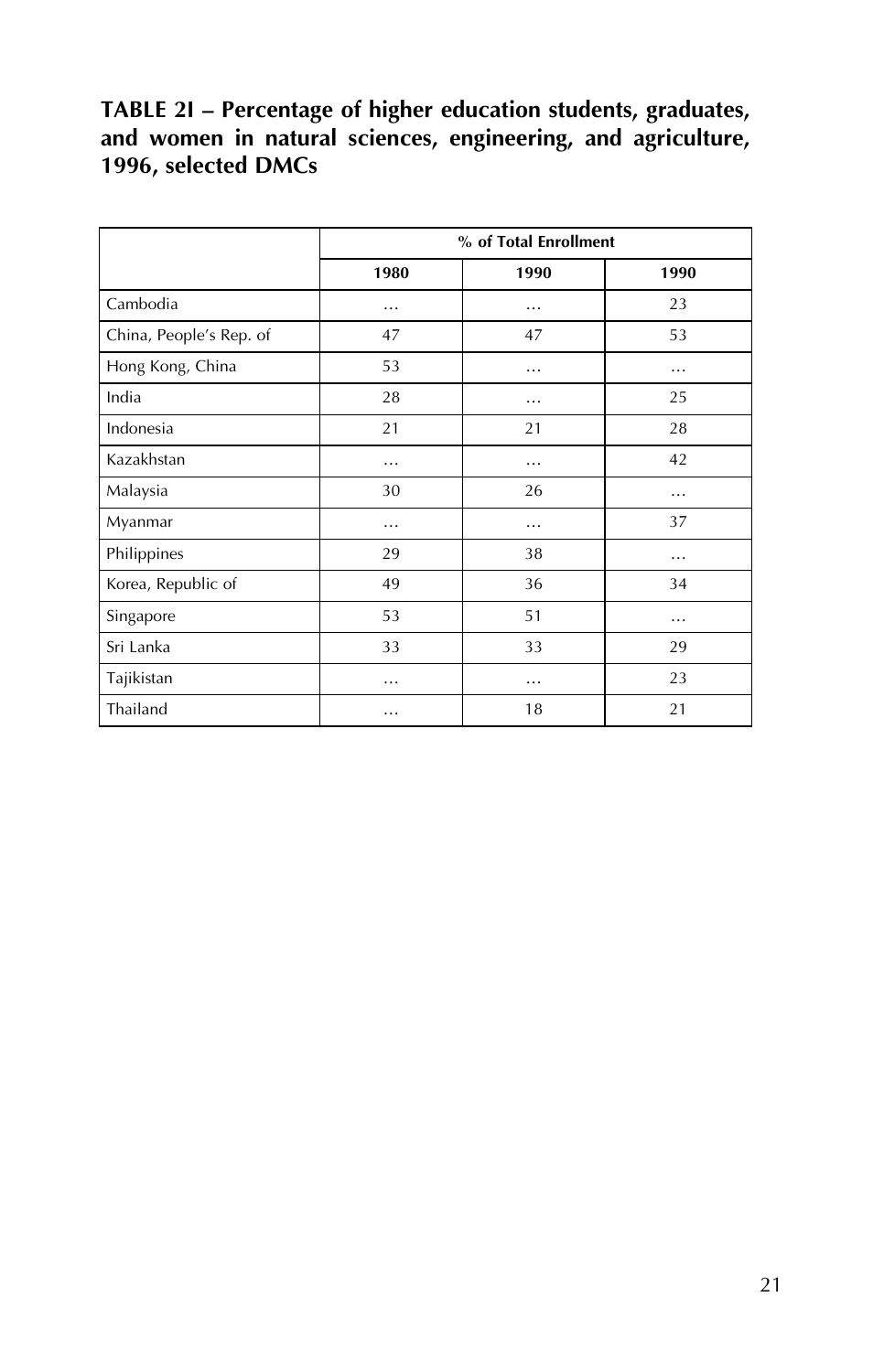|                         |          | % Women<br><b>Students</b> |          |          |  |  |
|-------------------------|----------|----------------------------|----------|----------|--|--|
|                         | 1980     | 1990                       | 1996     | In Field |  |  |
| Cambodia                | $\cdots$ |                            | $\cdots$ | 11       |  |  |
| China, People's Rep. of | 49       | 43                         | 35       | .        |  |  |
| Hong Kong, China        | 33       | .                          | 42       | .        |  |  |
| India                   | 19       | .                          | .        | 30       |  |  |
| Indonesia               | 13       | .                          | 27       | 24       |  |  |
| Kazakhstan              | .        |                            | 40       | 39       |  |  |
| Malaysia                | 34       | 32                         |          | .        |  |  |
| Myanmar                 | .        | .                          | 30       | 61       |  |  |
| Philippines             | .        | 23                         | 28       | .        |  |  |
| Korea, Republic of      | 48       | 33                         | 38       | 17       |  |  |
| Singapore               | 57       |                            | 58       | .        |  |  |
| Sri Lanka               | .        | 25                         | 29       | 31       |  |  |
| Tajikistan              | .        | .                          | 18       | 13       |  |  |
| Thailand                | .        | 20                         | 18       | .        |  |  |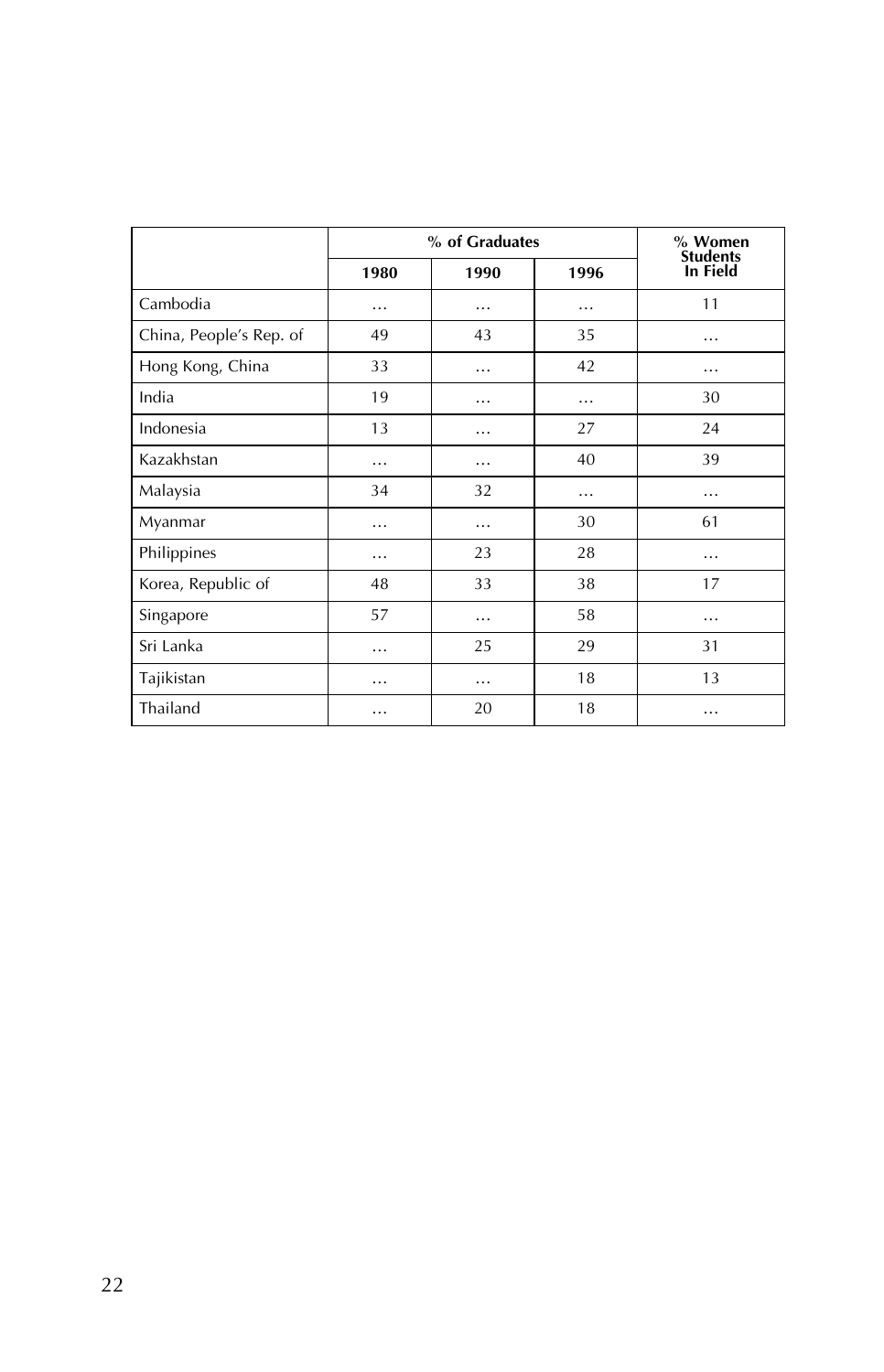What many young people need in developing countries is not academic pre-university education but vocational/technical/ continuing training for immediate employment. Table 3 shows the small number of vocational-tech enrollees because of the lack of these schools and often the unwillingness of some adolescents and their parents to go into these technical schools because of the prejudice of the culture against manual work. These drop-outs and those who do not have technical education will find it difficult to find useful employment in their adult lives.

Tertiary education is often beyond the means and ability of poor sectors of society; in others however there is an over subscription of university university graduates (such as Korea and the Philippines) creating the 'educated unemployed' who must be helped with some short training programs and nonformal courses that will enable them to find employment. Finally, in some countries, education for women is not available. This is a special need in these countries, to open doors of opportunity for women to be educated not only in literacy (in countries with highly illiteracy rates such as Pakistan, Bangladesh, and India), it is often the women who suffer most in favor of the males of society. This is a special need in these countries that calls for dedicated volunteer workers to open doors of opportunity for learning for women.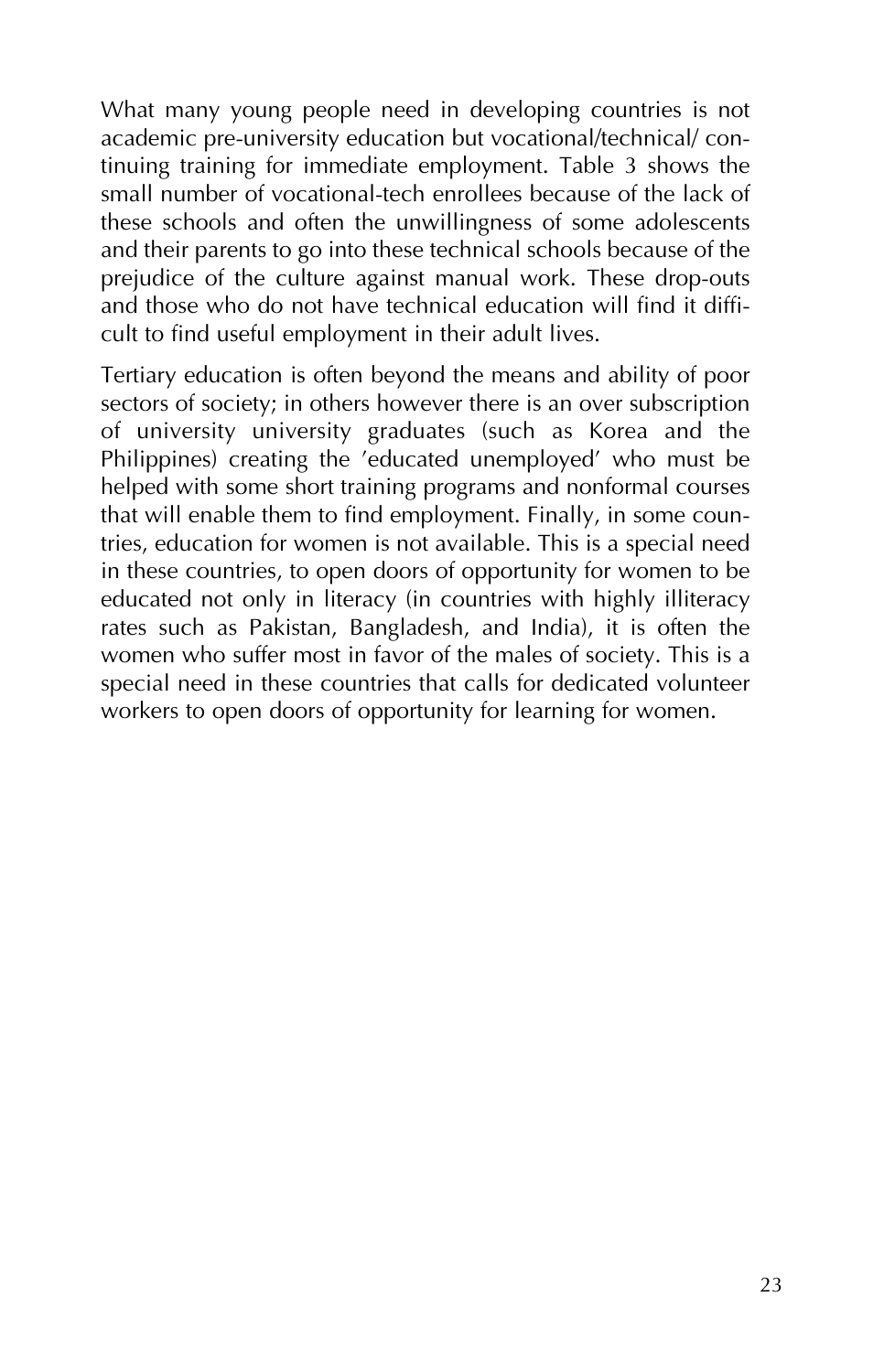#### TABLE 3 - Trends in gross enrollment in secondary and vocational. **Education as percentage of total secondary, 1980-2000**

|                         |              | Secondary Gross Enrollment (%) | <b>Vocational Education</b> |           |          |                        |
|-------------------------|--------------|--------------------------------|-----------------------------|-----------|----------|------------------------|
|                         |              | 1980                           |                             | 1999/2000 |          | (% of Total Secondary) |
|                         | <b>Total</b> | Female                         | Total                       | Female    | 1980     | 1995/1998              |
| Kazakhstan              | 93           | 93                             | 87                          | 87        | 11.8     | 8.2                    |
| Kyrgyz Republic         | 110          | 108                            | 83                          | 84        | 8.1      | 6.0                    |
| Uzbekistan              | 105          | 94                             | $\cdots$                    |           | 7.7      | 6.5                    |
| China, People's Rep. of | 46           | 37                             | 63                          | 60        | 2.1      | 15.0                   |
| Hong Kong, China        | 64           | 65                             | $\cdots$                    |           | 6.6      | 3.0                    |
| Korea, Rep. of          | 78           | 74                             | 97                          | 97        | 20.5     | 20.2                   |
| Cambogia                | 8            | 5                              | 17                          | 12        |          |                        |
| Lao PDR                 | 21           | 16                             | 36                          | 29        | 2.2      | 1.1                    |
| Thailand                | 29           | 28                             | 79                          | 80        | 15.5     | 18.0                   |
| Viet Nam                | 42           | 40                             | 65                          | 61        | 0.0      | 2.6                    |
| Fiji Islands            | 55           | 57                             |                             |           | 5.5      | 5.2                    |
| Papua New Guinea        | 12           | 8                              | 21                          | 18        | 0.0      | 10.2                   |
| Samoa                   |              |                                | 76                          | 80        | 1.3      | 0.0                    |
| Afghanistan             | 10           | 4                              | $\cdots$                    |           | 8.8      | 0.0                    |
| Bangladesh              | 19           | 9                              | 54                          | 56        | 1.0      | 1.0                    |
| India                   | 30           | 20                             | 50                          | 40        | 1.3      | 1.1                    |
| Nepal                   | 22           | 9                              | 54                          | 45        | $\cdots$ | $\cdots$               |
| Pakistan                | 14           | 8                              | 39                          | 32        | 1.5      | 1.1                    |
| Sri Lanka               | 55           | 57                             | 72                          | 74        | 1.0      | 0.0                    |
| Indonesia               | 29           | 23                             | 55                          | 54        | 10.7     | 12.7                   |
| Malaysia                | 48           | 46                             | 99                          | 104       | 1.8      | 2.7                    |
| Philippines             | 64           | 69                             | 76                          | 79        | 0.0      | 0.0                    |
| Singapore               | 60           | 60                             | $\cdots$                    |           | 7.4      | 3.9                    |

## 2.3. Illiteracy

Table 4 indicates the current illiteracy picture in Asia. Some poor countries have a high rate of literacy (e.g. the Philippines), but some poor countries have a much better level of science attainment than others (India and Pakistan) but have a high illiteracy rate among women. There is thus need for literacy workers not only in traditional elementary schools but through adult nonformal education on a continuing basis to make up for the deficits and the opportunities the illiterates never had during their schoolage years.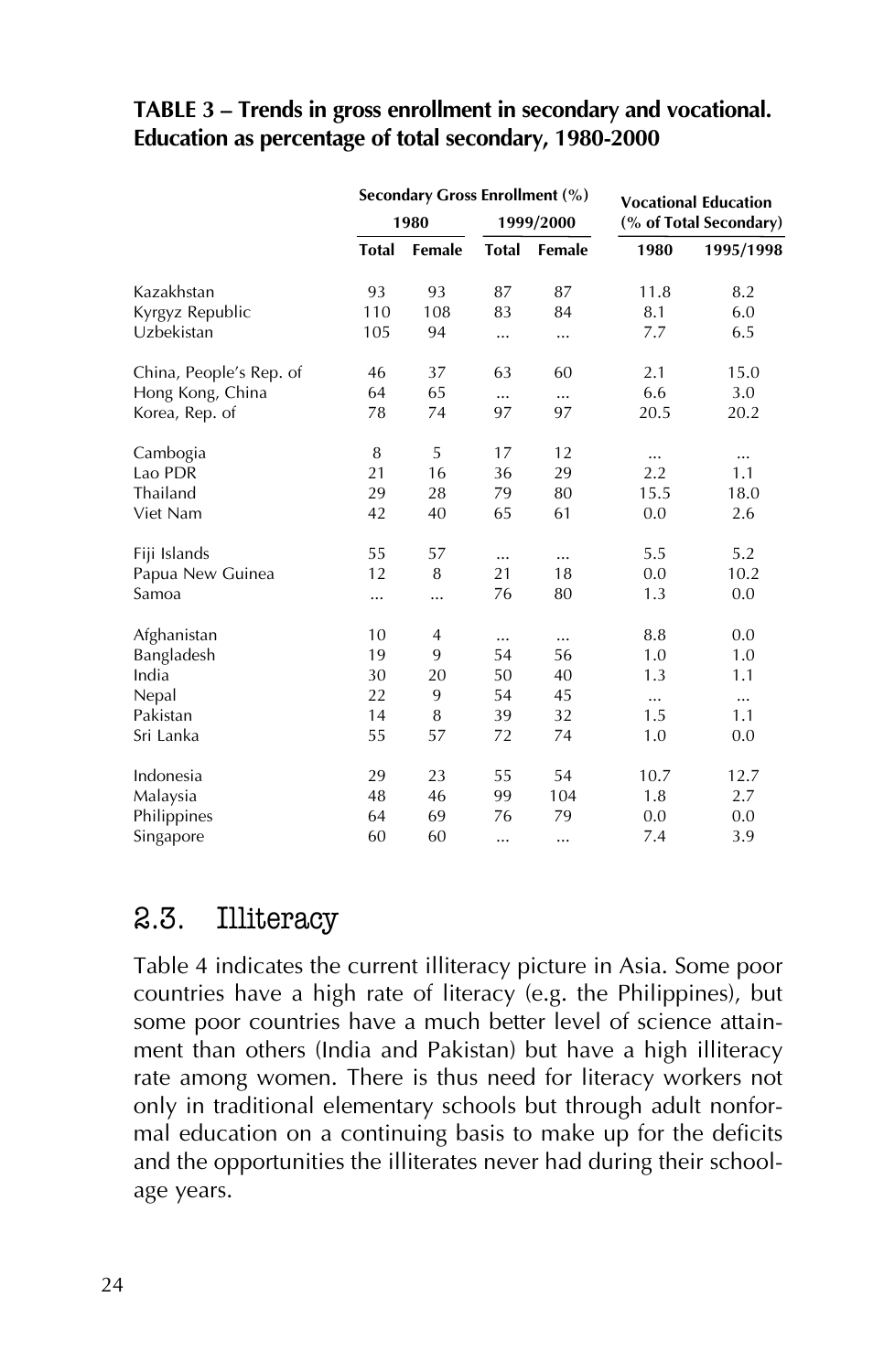#### TABLE 4 – Adult illiteracy (population aged 15 and over), deve**loping member countries, 2000 estimates**

|                                                  | Index of illiteracy (%) |          |                 |  |  |  |
|--------------------------------------------------|-------------------------|----------|-----------------|--|--|--|
|                                                  | <b>Total</b>            | Male     | Female          |  |  |  |
| Asia Oriental                                    |                         |          |                 |  |  |  |
| Rep. Popular China                               | 14.8                    | 7.9      | 22.1            |  |  |  |
| Hong Kong, China                                 | 6.7                     | 3.1      | 10.8            |  |  |  |
| Corea del Sur                                    | 2.2                     | 0.9      | 3.6             |  |  |  |
| Mongolia                                         | 1.6                     | 1.4      | 1.7             |  |  |  |
| Taiwan                                           | sin datos               | 5.1      | 12.6            |  |  |  |
| Sudeste de Asia                                  |                         |          |                 |  |  |  |
| Camboya                                          | 32.0                    | 19.8     | 42.8            |  |  |  |
| Indonesia                                        | 13.2                    | 8.2      | 18.1            |  |  |  |
| Laos                                             | 35.2                    | 23.8     | 46.6            |  |  |  |
| Malasia                                          | 12.6                    | 8.6      | 16.6            |  |  |  |
| Myanmar                                          | 15.3                    | 11.1     | 19.5            |  |  |  |
| Filipinas                                        | 5.1                     | 4.9      | 5.2             |  |  |  |
| Singapur                                         | 7.7                     | 3.8      | 11.7            |  |  |  |
| Tailandia                                        | 4.5                     | 2.9      | 6.1             |  |  |  |
| Vietnam                                          | 7.5                     | 5.5      | 9.3             |  |  |  |
| Asia Meridional                                  |                         |          |                 |  |  |  |
| Afganistán                                       | $\ldots$                | 49.0     | 79.0            |  |  |  |
| Bangladesh                                       | 60.0                    | 50.6     | 69.8            |  |  |  |
| Bután                                            | $\ddotsc$               | 39.0     | 66.0            |  |  |  |
| India                                            | 42.8                    | 31.6     | 54.6            |  |  |  |
| Maldivas                                         | 3.1                     | 3.0      | 3.2             |  |  |  |
| Nepal                                            | 58.3                    | 40.6     | 76.0            |  |  |  |
| Pakistán                                         | 56.8                    | 42.6     | 72.1            |  |  |  |
| Sri Lanka                                        | 8.4                     | 5.6      | 11.0            |  |  |  |
| Asia Central                                     |                         |          |                 |  |  |  |
| Azerbaiyán                                       | 2.7                     | 2.7      | 2.7             |  |  |  |
| Kazajstán                                        | 0.6                     | 0.3      | 0.9             |  |  |  |
| Kyrgyz Republic                                  | 1.3                     | $\cdots$ | $\cdots$<br>1.2 |  |  |  |
| Tayikistán<br>Turkmenistán                       | 0.8                     | 0.4      |                 |  |  |  |
| Uzbekistán                                       | $\ddotsc$               | $\cdots$ | $\cdots$<br>1.2 |  |  |  |
|                                                  | 0.8                     | 0.4      |                 |  |  |  |
| Países del Pacifico en vías<br><b>Islas Cook</b> |                         | 7.0      | 6.0             |  |  |  |
| Fiji                                             | <br>7.1                 | 5.1      | 9.2             |  |  |  |
| Kiribati                                         | 8.0                     | 6.0      | 9.0             |  |  |  |
| Islas Marshall                                   | 3.0                     | 3.0      | 3.0             |  |  |  |
| Estados Fed. de Micronesia                       |                         | 23.0     | 34.0            |  |  |  |
| Nauru                                            | 5.0                     | 5.0      | 5.0             |  |  |  |
| Papua Nueva Guinea                               | 36.1                    | 29.4     | 43.2            |  |  |  |
| Samoa                                            | 1.4                     | 1.1      | 1.7             |  |  |  |
| Islas Salomón                                    |                         | $\cdots$ | $\ldots$        |  |  |  |
| <b>Timor Oriental</b>                            | 57.0                    | 56.9     | 57.2            |  |  |  |
| Tonga                                            | 1.0                     | 1.0      | 1.0             |  |  |  |
| Tuvalu                                           | 5.0                     | 5.0      | 5.0             |  |  |  |
| Vanuatu                                          | $\ldots$                | $\cdots$ | $\ldots$        |  |  |  |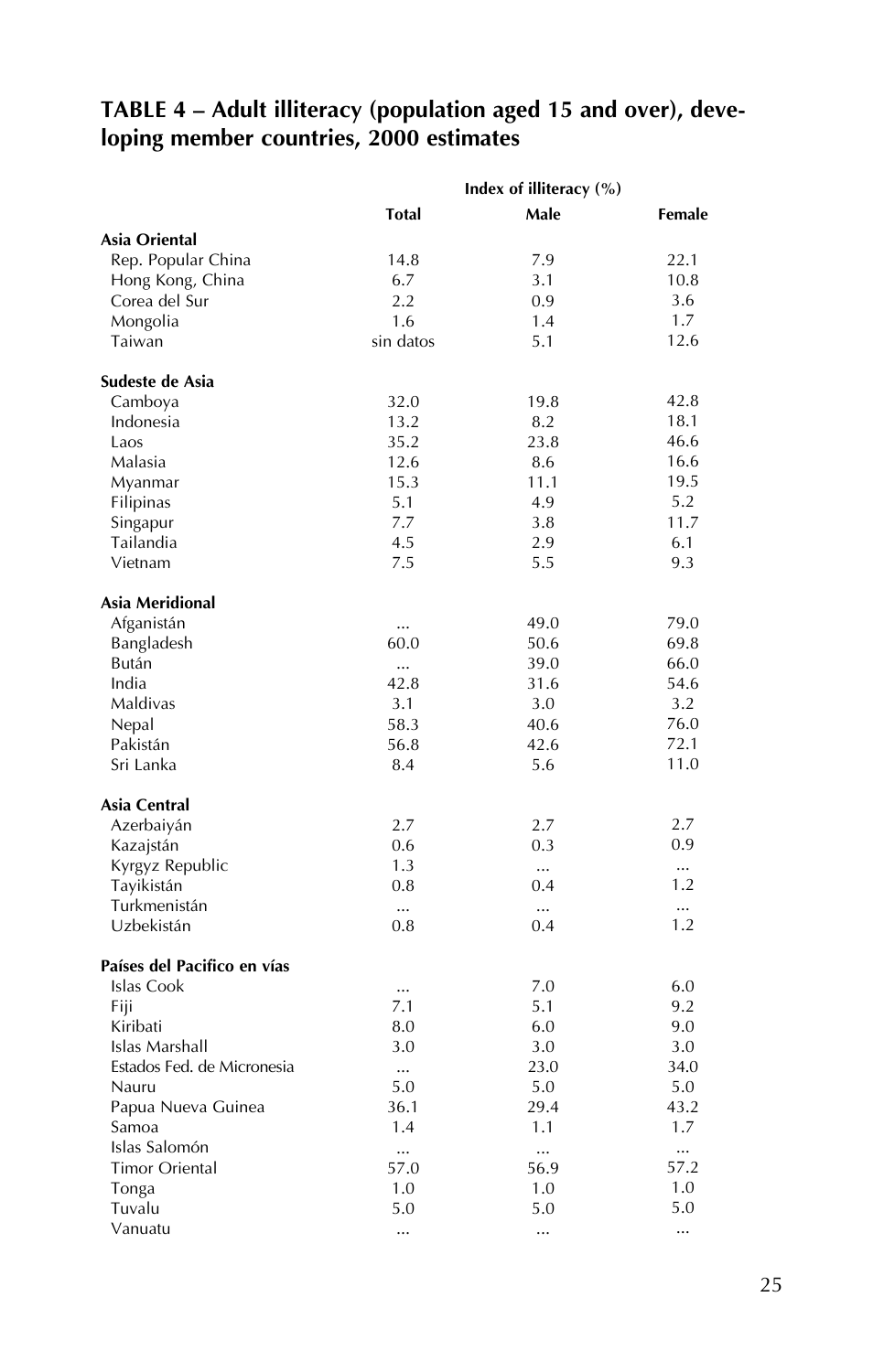|                             | Illiterate adults ('000) |           |           |  |  |  |
|-----------------------------|--------------------------|-----------|-----------|--|--|--|
|                             | <b>Total</b>             | Male      | Female    |  |  |  |
| Asia Oriental               |                          |           |           |  |  |  |
| Rep. Popular China          | 141.903                  | 38.424    | 103.499   |  |  |  |
| Hong Kong, China            | 387                      | 91        | 306       |  |  |  |
| Corea del Sur               | 831                      | 159       | 673       |  |  |  |
| Mongolia                    | 26                       | 11        | 14        |  |  |  |
| Taiwan                      | sin datos                | sin datos | sin datos |  |  |  |
| Sudeste de Asia             |                          |           |           |  |  |  |
| Camboya                     | 2.352                    | 689       | 1.660     |  |  |  |
| Indonesia                   | 19.377                   | 6.018     | 13.306    |  |  |  |
| Laos                        | 1.064                    | 354       | 716       |  |  |  |
| Malasia                     | 1.846                    | 636       | 1.211     |  |  |  |
| Myanmar                     | 4.897                    | 1.740     | 3.161     |  |  |  |
| Filipinas                   | 2.395                    | 1.161     | 1.235     |  |  |  |
| Singapur                    | 243                      | 59        | 184       |  |  |  |
| Tailandia                   | 2.081                    | 647       | 1.440     |  |  |  |
| Vietnam                     | 3.901                    | 1.419     | 2.463     |  |  |  |
| Asia Meridional             |                          |           |           |  |  |  |
| Afganistán                  | $\cdots$                 | $\cdots$  | $\cdots$  |  |  |  |
| Bangladesh                  | 50.558                   | 22.035    | 28.445    |  |  |  |
| Bután                       | $\cdots$                 | $\cdots$  | $\ddotsc$ |  |  |  |
| India                       | 286.951                  | 109.367   | 177.689   |  |  |  |
| Maldivas                    | 5                        | 3         | 3         |  |  |  |
| Nepal                       | 7.922                    | 2.808     | 5.065     |  |  |  |
| Pakistán                    | 46.702                   | 17.980    | 28.871    |  |  |  |
| Sri Lanka                   | 1.167                    | 401       | 745       |  |  |  |
| Asia Central                |                          |           |           |  |  |  |
| Azerbaiyán                  |                          |           |           |  |  |  |
| Kazajstán                   | 72                       | 20        | 53        |  |  |  |
| Kyrgyz Republic             | $\cdots$                 | $\ldots$  | $\ldots$  |  |  |  |
| Tayikistán                  | 30                       | 8         | 22        |  |  |  |
| Turkmenistán                | $\ddotsc$                | $\ddotsc$ | $\ddotsc$ |  |  |  |
| Uzbekistán                  | 126                      | 31        | 94        |  |  |  |
| Países del Pacifico en vías |                          |           |           |  |  |  |
| Islas Cook                  |                          | $\cdots$  |           |  |  |  |
| Fiji                        | 39                       | 14        | 25        |  |  |  |
| Kiribati                    |                          | $\cdots$  |           |  |  |  |
| Islas Marshall              |                          | $\cdots$  | $\cdots$  |  |  |  |
| Estados Fed. de Micronesia  |                          |           |           |  |  |  |
| Nauru                       |                          | $\cdots$  | $\cdots$  |  |  |  |
| Papua Nueva Guinea          | 1.040                    | 443       | 594       |  |  |  |
| Samoa                       | 1                        | 1         | 1         |  |  |  |
| Islas Salomón               |                          |           |           |  |  |  |
| <b>Timor Oriental</b>       |                          |           | $\ddotsc$ |  |  |  |
| Tonga                       |                          |           |           |  |  |  |
| Tuvalu                      |                          |           |           |  |  |  |
| Vanuatu                     |                          |           | .         |  |  |  |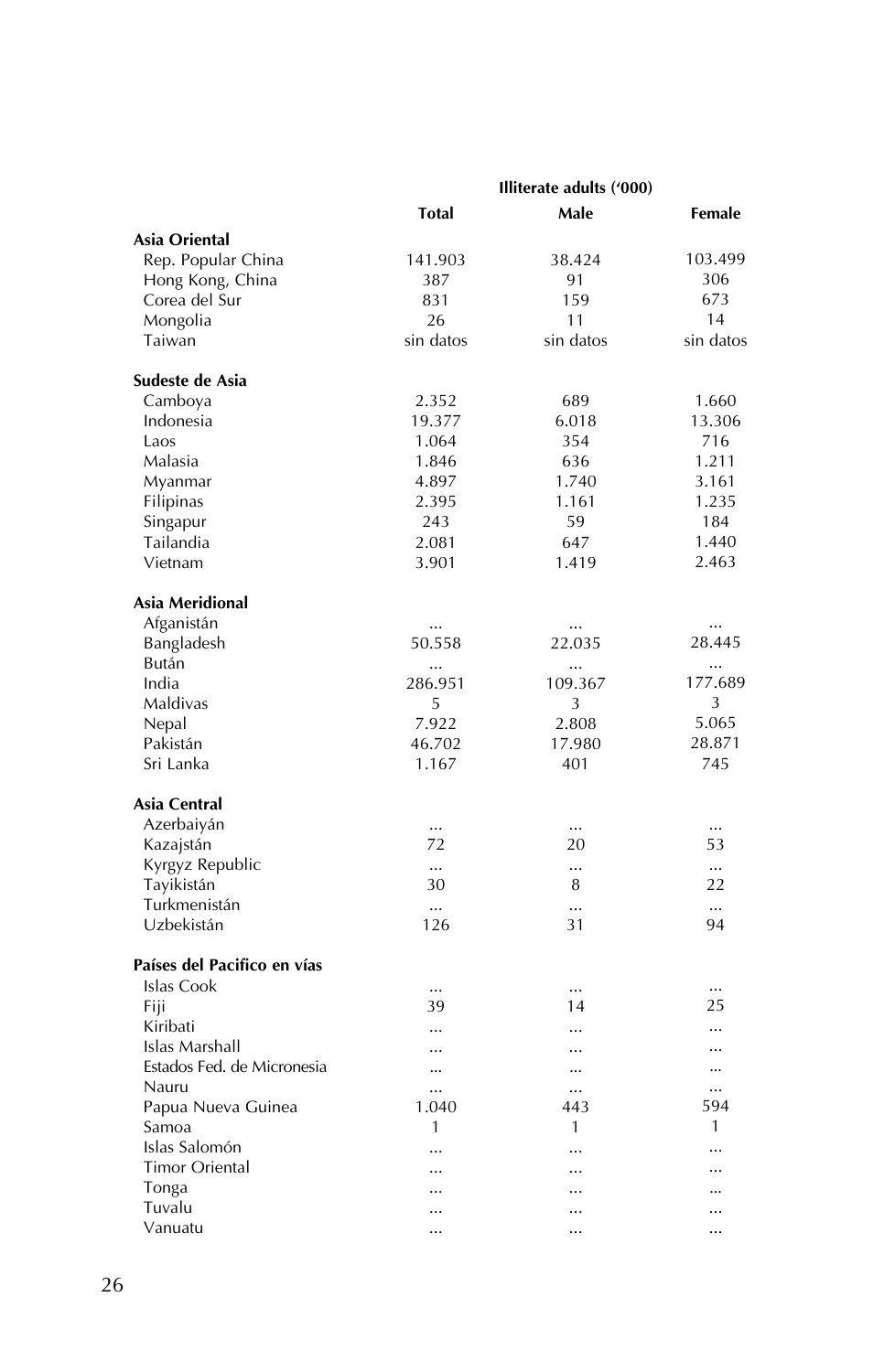|              |                | Indonesia (1997)          |        |                  | <b>Nepal (1996)</b>       |        | Philippines (1998)    |                           |        |
|--------------|----------------|---------------------------|--------|------------------|---------------------------|--------|-----------------------|---------------------------|--------|
| Age<br>Group | Cannot<br>Read | With<br><b>Difficulty</b> | Easily | Cannot  <br>Read | With<br><b>Difficulty</b> | Easily | <b>Cannot</b><br>Read | With<br><b>Difficulty</b> | Easily |
| $12 - 20$    | 7.5            | 5.3                       | 87.2   | 67.5             | 7.2                       | 25.3   | 1.6                   | 8.7                       | 89.8   |
| $21 - 40$    | 14.8           | 8.5                       | 67.7   | 77.4             | 4.3                       | 18.2   | 4.2                   | 13.6                      | 82.2   |
| >40          | 27.1           | 11.7                      | 61.1   | 91.9             | 1.9                       | 6.2    | 7.1                   | 22.8                      | 70.1   |

## **TABLE 4A - Female Reading Ability by Age Group, Three DMCs**

## 2.4. Costs of Education

Even when education is accessible, there is no assurance of quality since the per capita allocation of the state might not be sufficient to provide for quality. Private education supplies some of these lacunae but given the size of the population what the private sector can do at this level is limited because of lack of funds. Table 5 indicates the huge gaps or differences between public expenditure for education country by country resulting in tremendous disparities across countries on the quality of education.

The same goes for higher education which is needed for development of the country after a certain threshold level, if the country desires to industrialize. Here the Philippines is an example of an unusual situation. 75% of higher education (as in Korea and Japan) is private but since the Philippines is not an affluent country and since all private higher education is paid for by tuition from parents with no subsidy from the State, then the per student expenditures for education, public or private, are small resulting in a lack of quality and the subsequent unemployment of these graduates.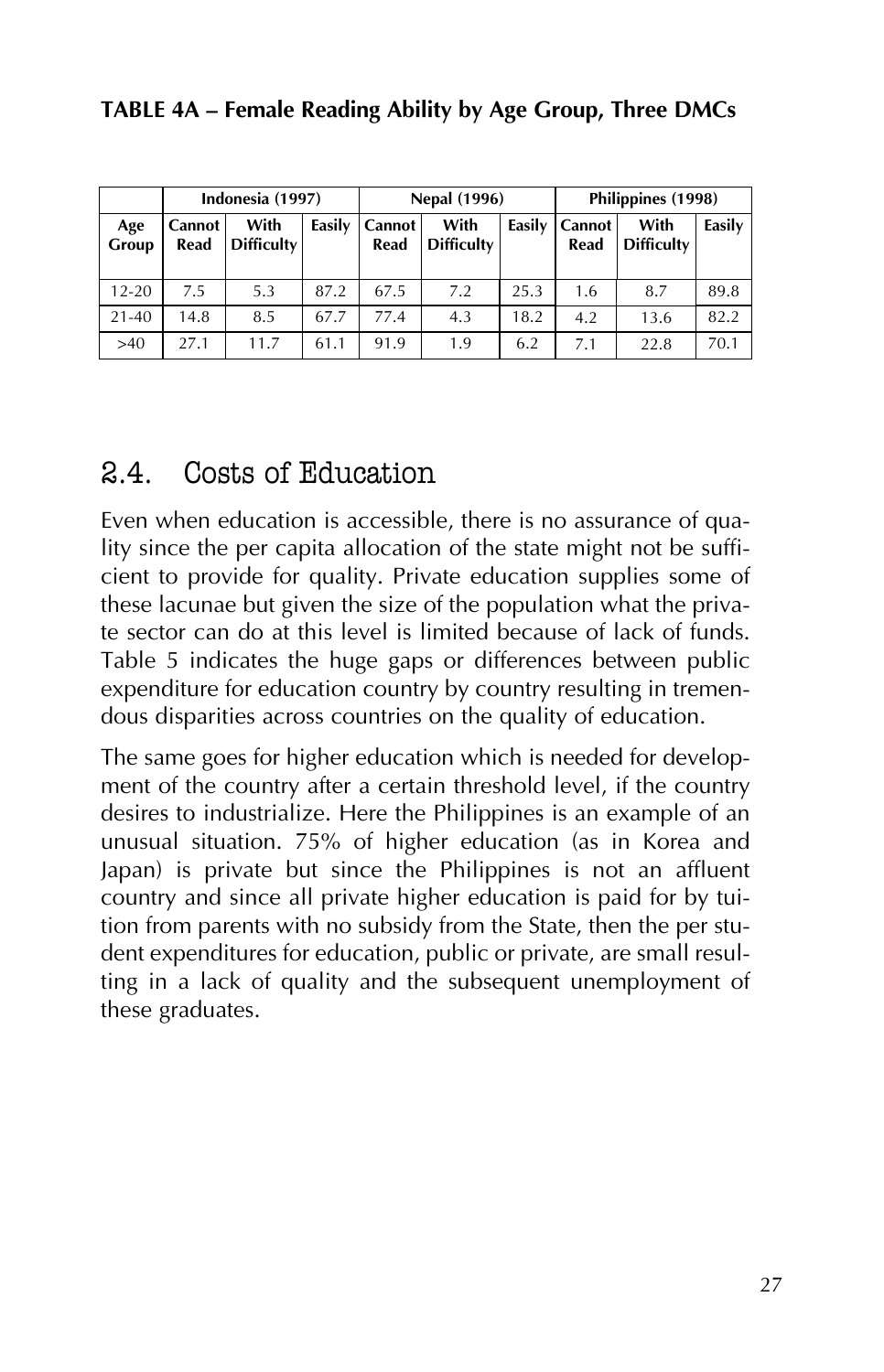#### TABLE 5 – Public Expenditure on Education in Developing **Member Countries**

|                            |                    | As % of<br>As % of TotalPublic | School | Share of Level in Total Public<br>Expenditure on Education (%) |                    |          |           |                    |
|----------------------------|--------------------|--------------------------------|--------|----------------------------------------------------------------|--------------------|----------|-----------|--------------------|
|                            | <b>GDP</b>         | Expenditure                    | Year   | Primary                                                        | Secondary Tertiary |          | Other     | <b>School Year</b> |
| East Asia                  |                    |                                |        |                                                                |                    |          |           |                    |
| China, People's Rep. of    | 2.08               |                                | (1999) | 37.4                                                           | 32.2               | 15.6     | 14.8      | (1996)             |
| Hong Kong, China           |                    |                                |        | $\ldots$                                                       | $\cdots$           |          | $\cdots$  |                    |
| Korea, Rep. of             | 3.82               | 17.38                          | (2000) | 45.3                                                           | 36.6               | 8.0      | 10.0      | (1995)             |
| Mongolia                   | 2.35               | 2.19                           | (2000) | 19.9                                                           | 56.0               | 14.3     | 9.8       | (1996)             |
| Taipei, China              | $\cdots$           |                                |        |                                                                |                    |          | $\ddotsc$ |                    |
| Southeast Asia             |                    |                                |        |                                                                |                    |          |           |                    |
| Cambogia                   | 1.92               | 10.05                          | (2000) | $\ddotsc$                                                      |                    |          | $\ldots$  |                    |
| Indonesia                  |                    |                                |        |                                                                | <--- 73.5 --->     | 24.4     | 2.1       | (1996)             |
| Lao People's Dem. Rep.     | 2.32               | 8.85                           | (2000) | 54.9                                                           | 26.4               | 7.9      | 10.8      | (1996)             |
| Malaysia                   | 6.25               | 26.65                          | (2000) | 37.3                                                           | 35.5               | 20.2     | 7.0       | (1996)             |
| Myanmar                    | 0.46               | 8.99                           | (1999) | $\cdots$                                                       | $\cdots$           | $\cdots$ | $\ldots$  |                    |
| Philippines                | 4.23               | 20.60                          | (1998) | 54.7                                                           | 23.5               | 17.8     | 3.9       | (1996)             |
| Singapore                  | 3.69               | 23.62                          | (2000) | 25.7                                                           | 34.6               | 34.8     | 4.9       | (1995)             |
| Thailand                   | 5.43               | 30.97                          | (2000) | 50.4                                                           | 20.0               | 16.4     | 13.3      | (1996)             |
| Viet Nam                   | $\cdots$           |                                |        | 43.0                                                           | 26.0               | 22.0     | 9.0       | (1996)             |
| South Asia                 |                    |                                |        |                                                                |                    |          |           |                    |
| Afghanistan                | $\cdots$           | $\cdots$                       |        |                                                                | $\cdots$           | $\cdots$ | $\cdots$  |                    |
| Bangladesh                 | 2.46               | 15.70                          | (2000) | 44.8                                                           | 43.8               | 7.9      | 3.5       | (1996)             |
| Bhutan                     | 5.16               | 12.86                          | (2000) | 44.0                                                           | 35.6               | 20.4     | 0.0       | (1997)             |
| India                      | 4.06               | 12.72                          | (1999) | 39.4                                                           | 40.5               | 20.1     | 0.0       | (1996)             |
| Maldives                   | 3.91               | 11.24                          | (1998) |                                                                | $\cdots$           |          | $\cdots$  |                    |
| Nepal                      | 3.71               | 14.10                          | (2000) | 49.3                                                           | 20.9               | 17.9     | 11.9      | (1996)             |
| Pakistan                   | 1.77               | 7.77                           | (2000) |                                                                | $\cdots$           |          | $\cdots$  |                    |
| Sri Lanka                  | 3.05               |                                | (1998) |                                                                | <--- 74.8 --->     | 9.3      | 16.0      | (1996)             |
| Central Asia               |                    |                                |        |                                                                |                    |          |           |                    |
| Azerbaijan                 | 4.21               | 24.41                          | (1999) | 14.6                                                           | 63.9               | 7.5      | 13.9      | (1996)             |
| Kazakhstan                 |                    |                                |        | 10.4                                                           | 61.1               | 13.4     | 15.1      | (1996)             |
| Kyrgyz Republic            | 5.43               |                                | (1998) | 6.6                                                            | 68.0               | 14.1     | 11.2      | (1996)             |
| Tajikistan                 | 2.08               | 11.82                          | (1999) | 14.9                                                           | 71.2               | 7.1      | 6.8       | (1996)             |
| Turkmennistan              | $\ddotsc$          | $\ddotsc$                      |        | $\ddotsc$                                                      |                    |          | $\ddotsc$ |                    |
| Uzbekistan                 | $\cdots$           |                                |        |                                                                |                    |          |           |                    |
| Pacific DMCs               |                    |                                |        |                                                                |                    |          |           |                    |
| Cook Islands               |                    | 13.10                          | (2000) |                                                                |                    |          |           |                    |
| Fiji Islands               | $\ldots$<br>5.17   | 17.00                          | (2000) |                                                                |                    |          |           |                    |
| Kiribati                   |                    |                                |        |                                                                |                    |          |           |                    |
| Marshall Islands           | $\ddotsc$<br>16.56 | $\ddotsc$                      | (1999) | $\ddotsc$                                                      | $\ddotsc$          |          | $\ddotsc$ |                    |
| Micronesia, Fed. States of | 5.50               | $\ddotsc$                      | (1999) |                                                                |                    |          |           |                    |
| Nauru                      |                    | $\cdots$<br>7.00               |        |                                                                |                    |          |           |                    |
|                            | <br>2.29           |                                | (2000) | $\ddotsc$                                                      | $\ddotsc$          |          |           |                    |
| Papua New Guinea<br>Samoa  |                    | 17.50                          | (2000) |                                                                |                    |          |           |                    |
|                            | 4.17               | 13.27                          | (2000) | $\cdots$                                                       |                    |          |           |                    |
| Solomon Islands            | 3.62               | 15.40                          | (2000) |                                                                |                    |          |           |                    |
| Timor-Leste                | $\cdots$           |                                |        |                                                                |                    |          |           |                    |
| Tonga                      | 5.29               | 17.80                          | (2000) |                                                                |                    |          |           |                    |
| Tovalu                     |                    | 16.80                          | (1999) |                                                                |                    |          |           |                    |
| Vanuatu                    | 7.28               | 17.36                          | (2000) |                                                                |                    |          |           |                    |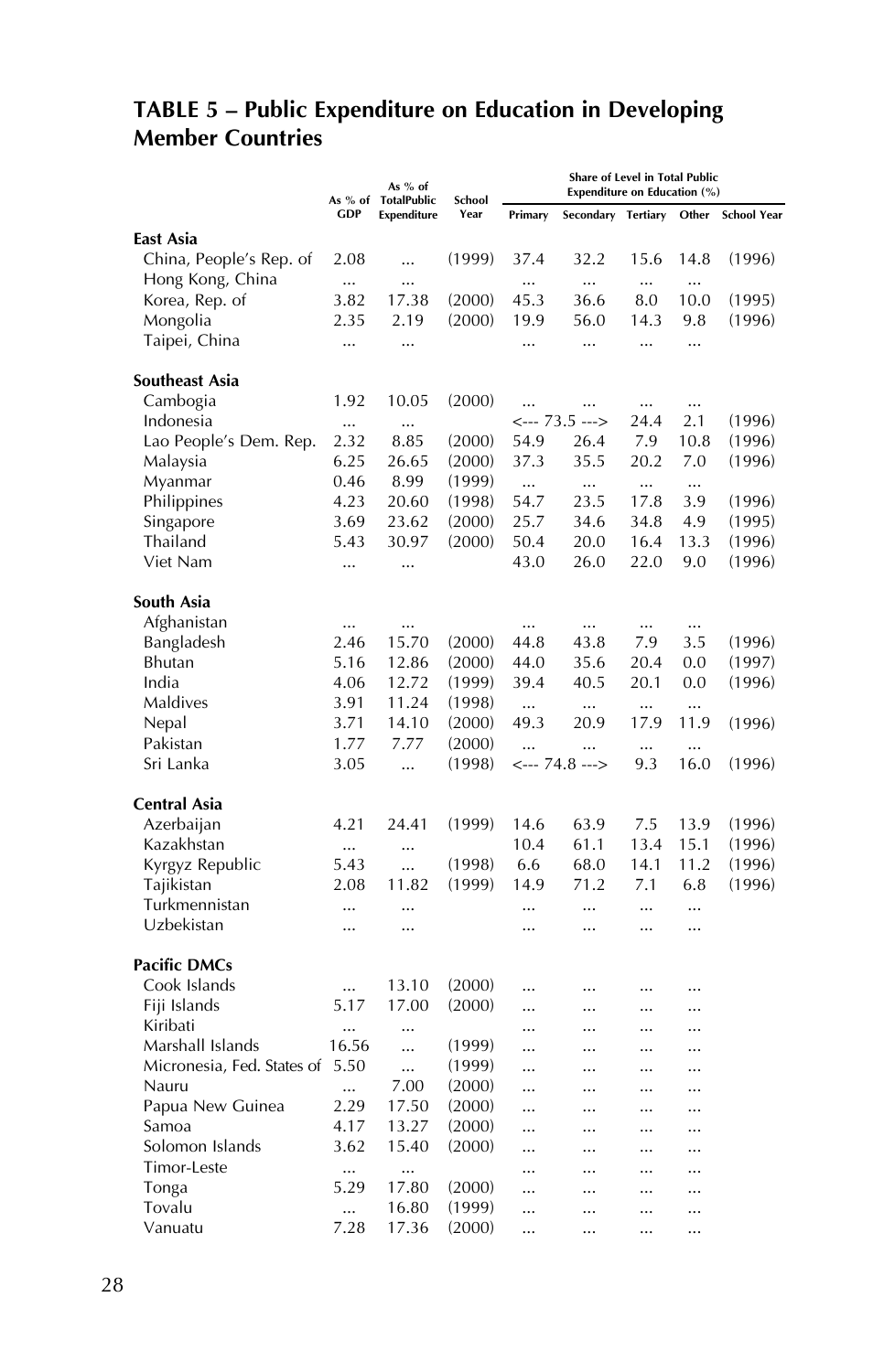TABLE 5A - Public spending per student in Tertiary Education, **1990 and 1997, Selected DMCs**



**TABLE 5B - Ratio of Graduates to Total Enrollment in Tertiary** 

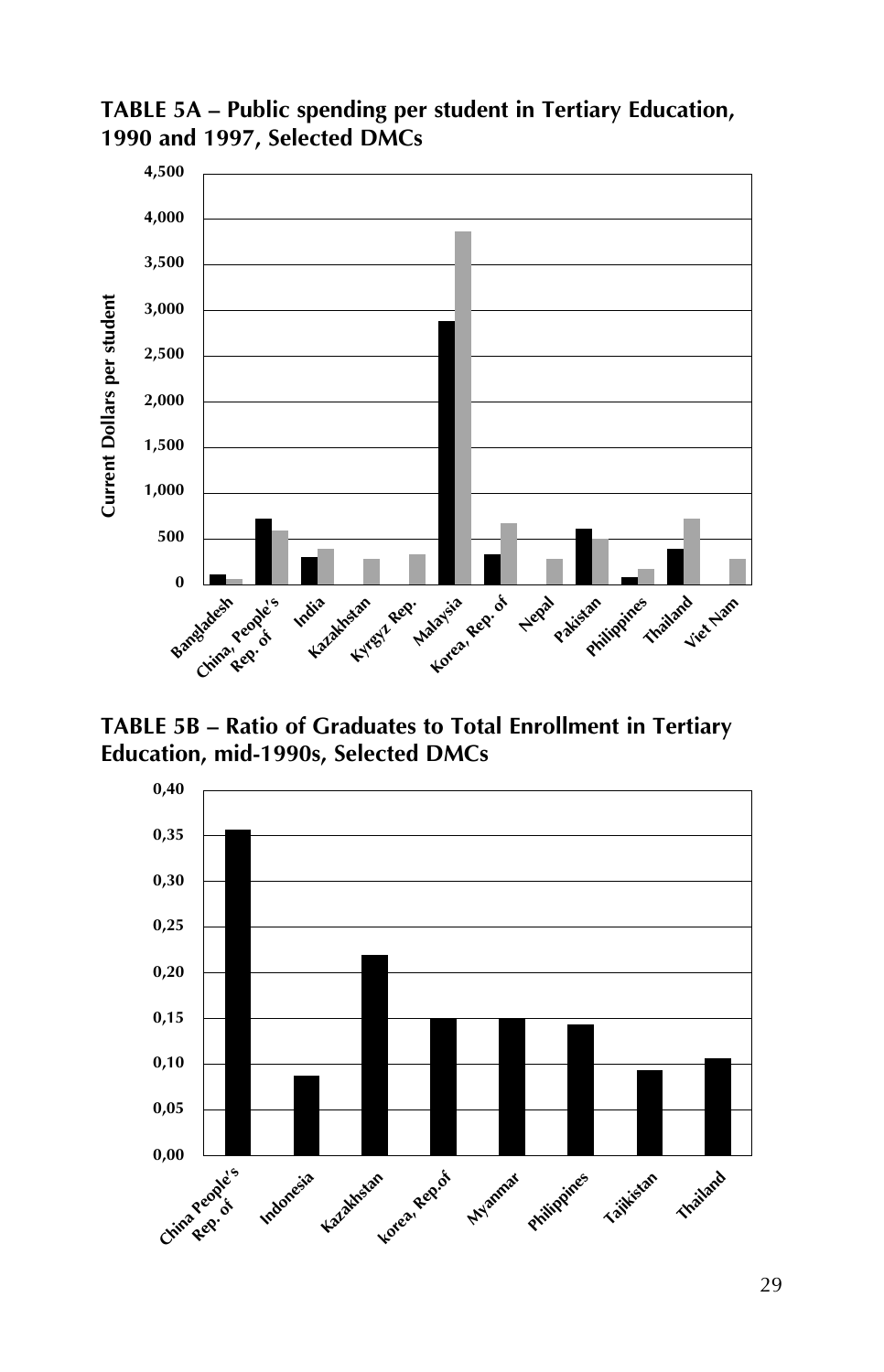# 3. Implications

In this paper, relying mostly on the 2003 annual publication on key indicators of member countries of the Asian Development Bank, I have described the situation in the Asian countries with regard to population, annual population growth rate, percentage of the population between 6 and 17 (the age bracket for basic education, primary and secondary), tertiary education graduates, an estimate of out-of-school youth numbers, per capita GNP, expenditures per capita for public school students (all levels (Table 5, 5A), and survival rates for tertiary education (Table 5B). In addition to these economic and demographic indicators, I have likewise looked at the presence or absence of Catholic schools, the presence of the Brothers, and where they are present, the kinds of schools they are working in. Based on these social, political, economic, demographic indicators, we are in a better position to determine future needs for Catholic education in these countries, and the different types of schools needed or to be expanded.

With this background, we are likewise in a better position to gauge needs and to see possibilities for involvement by the Brothers in these countries to supply what is still lacking by way of educational offerings. The short comments and considerations accompanying each table give rise to other possibilities, alternative models for the delivery of education, and possible new activities where the Brothers can make a contribution in the future, in spite of their limited numbers as well as modest set of talents.

In developed countries, educational needs such as literacy (see Table 3) (for children, women, adults) are well taken care of and do not need further help; of course, in these countries, religious and values education continue to be challenges for the new generation, a need to be met by Government and agencies such as the Church with the participation of all religious groups.

In line with their distinctive mission, the Brothers will do well to look at developing countries to help meet the need for literacy (for all sectors) and continuing education as well as technical-vocational education and training for employable skills more than mere academic skills in university preparatory schools which seem to be first in priority in the government policies of these developing countries and hence less in need of private interven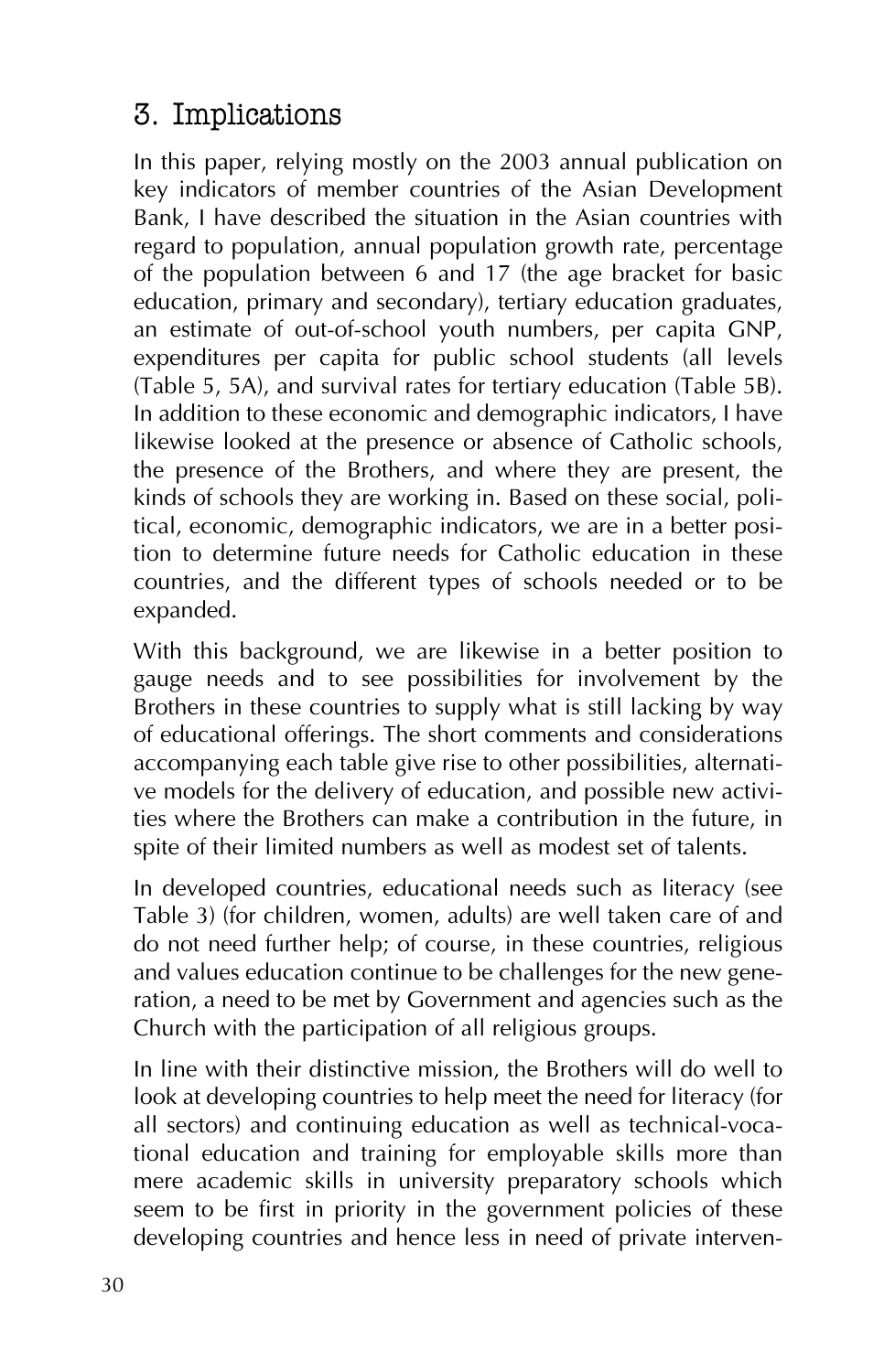tion. For Asia, if political policy permits foreign religious to engage in educational activities without too many restrictions (reasonable visa requirements, freedom to teach, freedom to engage in Catholic education), the possibilities are without limit and new initiatives for both traditional and innovative education are possible, as they are in the Philippines. They are more constrained in Islamic countries and other nonChristian countries which mistrust any attempts which may lead to conversion or proselytization. Even in countries such as China and Taiwan, where the government dominates basic education, new paradigms can be suggested to teach religion and to carry out Catholic education in nonformal ways. Similarly restrictions on religiously oriented tertiary universities need not stop religious congregations from undertaking Christian education in nonformal ways that the Government will not find objectionable. What is needed however is to establish a beachhead in a large country such as China and Indonesia, for example, and in such ideologically closed countries such as Vietnam and Myanmar and North Korea. What is necessary are new paradigms of Catholic education, different models supplanting traditional Catholic schools yielding to more contemporary models to fit local country situations. This demands creativity, sophistication, awareness of possibilities which only rigorous educational training will facilitate, evaluation of existing projects, critical comparison of different educational systems and models.

In turn, this demands a well-educated and adequately trained group of Brothers who will be prepared to undertake these new forms and models of education and educational delivery, exhibit the flexibility needed to fit new social and political as well as economic conditions, and, above all, full awareness of the contemporary situation and ways of dealing with it which only a first-rate education and training and specialization will make possible.

To me, this is perhaps the most challenging and at the same time most fulfilling contribution of the Brothers in these new times with hopefully a declericalized Church and a Church truly concerned for the poor which challenges its new generation of followers to take risks and to try new methods of delivery and carrying out of Christian formation. The agenda for the Brothers of the future should include the development of a new paradigm of the Lasallian Christian center (not necessarily a formal school).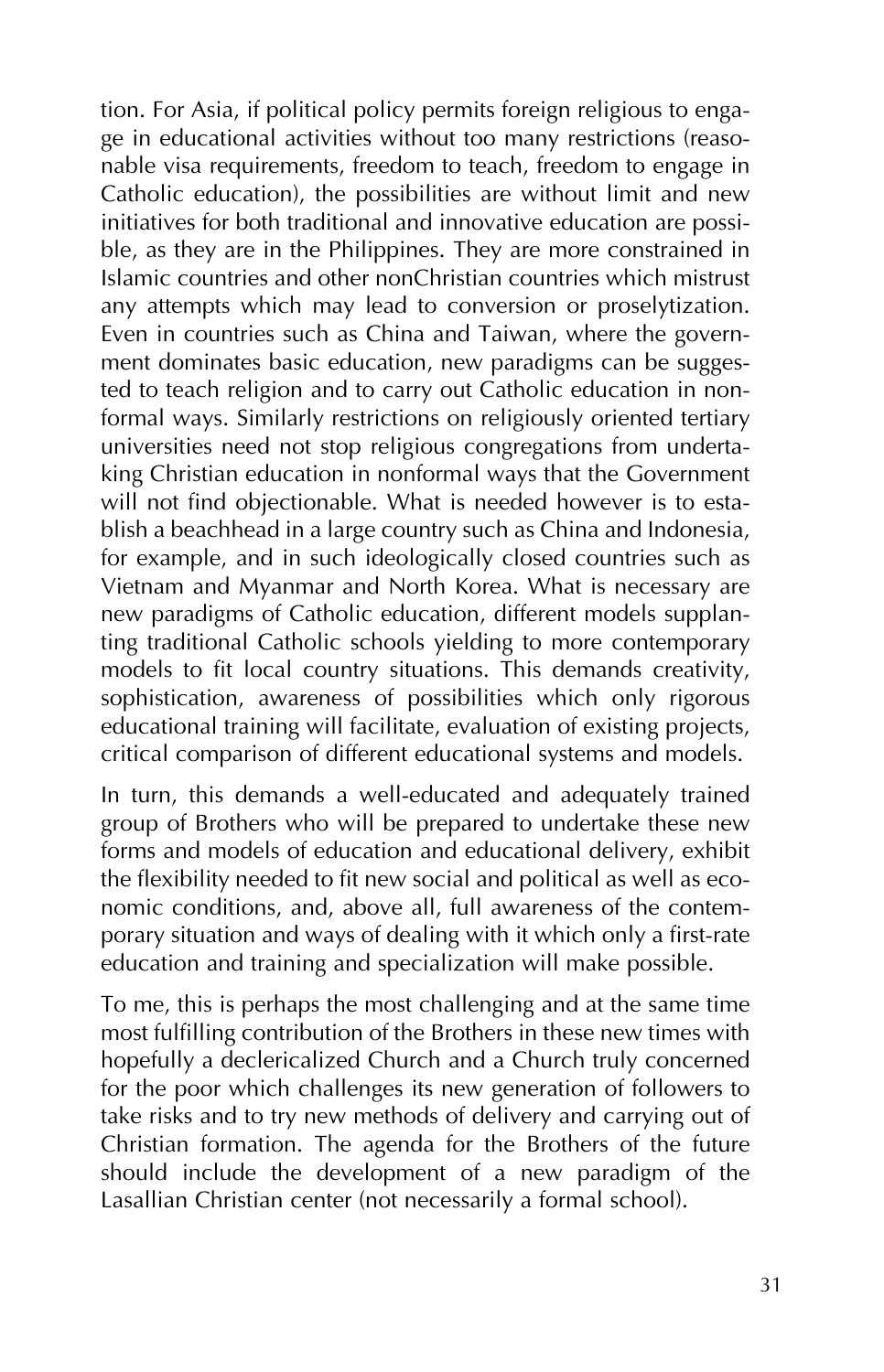Christ beckons to us in China, India, Indonesia, and a modernized secularized Japan, Vietnam, Myanmar, Cambodia, and countries which hopefully will be willing to begin the dialogue with Christianity, countries such as Malaysia, Pakistan, and Buddhist countries such as Sri Lanka, Mongolia (where the first bishop is a Filipino), the former socialist countries of the USSR in the Far East, and in a continent such as India with its many civilizations, cultures and religions.

Indeed, the harvest is great but the laborers are few and these new laborers must be prepared to deal with the new technology and the new mentalities and attitudes and be sensitive to the signs of the times.